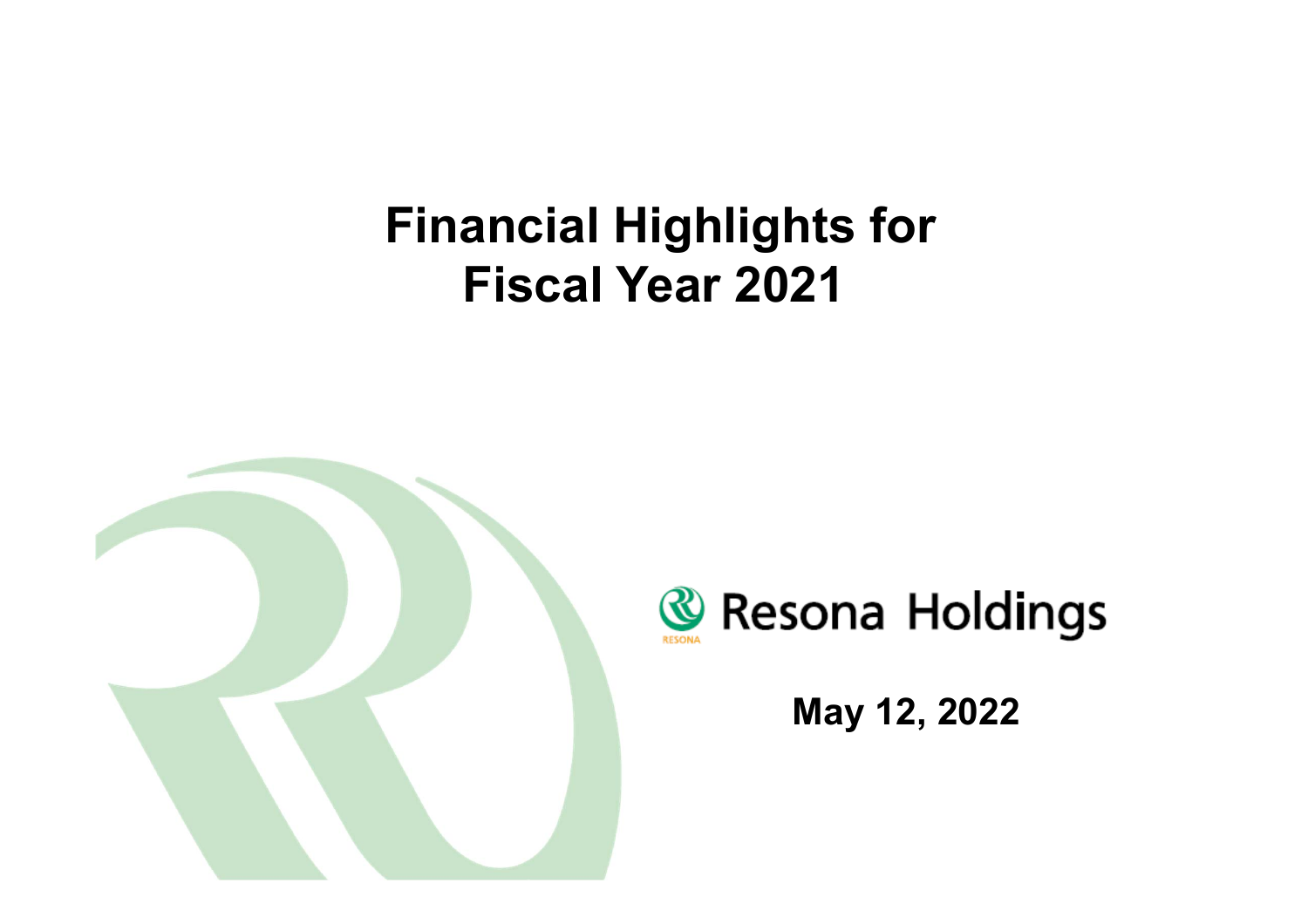### **Outline of Financial Results for FY2021**

| ■ Net income attributable to owners of parent : JPY109.9 bn<br>• Down JPY14.5 bn, or 11.6%, YoY<br>Progress rate against the full year target <sup>*1</sup> : 75.8% | YoY change<br>HD consolidated<br>FY2021<br>(JPY bn)                                                          | Target for<br>FY2022<br>$\%$ |
|---------------------------------------------------------------------------------------------------------------------------------------------------------------------|--------------------------------------------------------------------------------------------------------------|------------------------------|
| Actual net operating profit : JPY186.0 bn                                                                                                                           | (b)<br>(a)<br>Net income attributable to                                                                     | (c)<br>(d)                   |
| Down JPY37.9 bn, or 16.9%, YoY                                                                                                                                      | 109.9<br>(1)<br>(14.5)<br>owners of parent                                                                   | $(11.6)\%$<br>150.0          |
| Core income [Net interest income from loans and deposits                                                                                                            | (2)<br>EPS (yen)<br>45.41<br>(8.78)                                                                          | (16.2)%                      |
| + Fee income + Operating expenses] : Up JPY13.6 bn, YoY                                                                                                             | BPS (yen)<br>$(3)$ 1,025.01<br>$+16.19$                                                                      | $+1.6%$                      |
| Gross operating profit: JPY601.9 bn, Down JPY37.1 bn, or 5.8%, YoY                                                                                                  | ROE(stockholders' equity) <sup>*2</sup><br>(4)<br>5.63%<br>(1.24)%                                           |                              |
| $\triangleright$ Net interest income from domestic loans and deposits :<br>Down JPY2.3 bn, YoY                                                                      | 601.9<br>Gross operating profit<br>(5)<br>(37.1)                                                             | (5.8)%                       |
| Average loan balance: +2.42%, YoY, Loans rate: down by 3bps, YoY                                                                                                    | Net interest income<br>(6)<br>429.1<br>$+11.7$                                                               |                              |
| [Excluding loans to the Japanese government and others]                                                                                                             | NII from loans and deposits <sup>3</sup><br>(7)<br>337.9<br>(2.3)                                            |                              |
| Average loan balance : +1.95%, YoY, Loans rate: down by 2bps, YoY<br>Both loan balance and loan rate were in line with the plan.                                    | 208.3<br>$+16.8$<br>(8)<br>Fee income                                                                        |                              |
| ▶ Fee income : Up JPY16.8 bn, YoY, Fee income ratio : 34.6%                                                                                                         | 34.6%<br>$+4.6%$<br>Fee income ratio<br>(9)                                                                  |                              |
| Fee income increased 8.7%, YoY, which is a record high level                                                                                                        | <b>Trust fees</b><br>(10)<br>20.8<br>$+1.6$                                                                  |                              |
| Increased driven by growth in asset formation support business<br>and corporate solution                                                                            | Fees and commission<br>(11)<br>187.4<br>$+15.2$<br>income                                                    |                              |
| > Net gains on bonds (including futures) : Down JPY67.9 bn, YoY                                                                                                     | Other operating income<br>(12)<br>(35.5)<br>(65.7)                                                           |                              |
| Implemented to restore soundness of securities portfolio<br>mainly of foreign bonds                                                                                 | Net gains on bonds<br>(13)<br>(53.8)<br>(67.9)<br>(including futures)<br>Operating expenses (excluding group |                              |
| Operating expenses: JPY416.3 bn, increased by JPY0.8 bn, YoY                                                                                                        | (14)<br>(416.3)<br>(0.8)<br>banks' non-recurring items)                                                      | (0.2)%                       |
| Operating expenses improved compared to the plan due to                                                                                                             | Cost income ratio (OHR)<br>(15)<br>69.1%<br>$+4.1%$                                                          |                              |
| <b>KMFG cost reduction and other factors.</b>                                                                                                                       | (16)<br><b>Actual net operating profit</b><br>186.0<br>(37.9)                                                | $(16.9)\%$                   |
| ■ Credit related expenses : JPY58.7 bn (cost),<br>increased by JPY1.2 bn, YoY                                                                                       | Net gains on stocks<br>(17)<br>47.1<br>$+9.8$<br>(including equity derivatives)                              |                              |
| Credit related expenses increased by JPY14.7 bn compared to the plan<br>due to revising down the obligor categories of certain corporate                            | Credit related expenses, net<br>(18)<br>(58.7)<br>(1.2)                                                      |                              |
| borrowers.                                                                                                                                                          | Other gains, net<br>(19)<br>(18.8)<br>$+0.7$                                                                 |                              |
| ■ Announced the new plan for reduction in policy-oriented stocks                                                                                                    | Net income before income taxes<br>(20)<br>155.6<br>(28.6)<br>and non-controlling interests                   | $(15.5)\%$                   |
| (May '22)<br>Plan to reduce JPY80.0 bn in 4 years (Apr. '22 – Mar. '26)                                                                                             | (21)<br>(45.5)<br>$+9.0$<br>Income taxes and other                                                           |                              |
| (Double the pace of reduction)                                                                                                                                      | Net income attributable to<br>(22)<br>(0.1)<br>$+5.0$<br>non-controlling interests                           |                              |

\*1. Full year target of FY2021: JPY145.0 bn , released in May '21

\*2. Net income attributable to owners of parent / Total shareholders equity (simple sum of the balance at the beginning and the end of the term/2) <mark>《</mark> Resona Holdings, Inc. 1<br>\*3. Total of non-consolidated domestic banki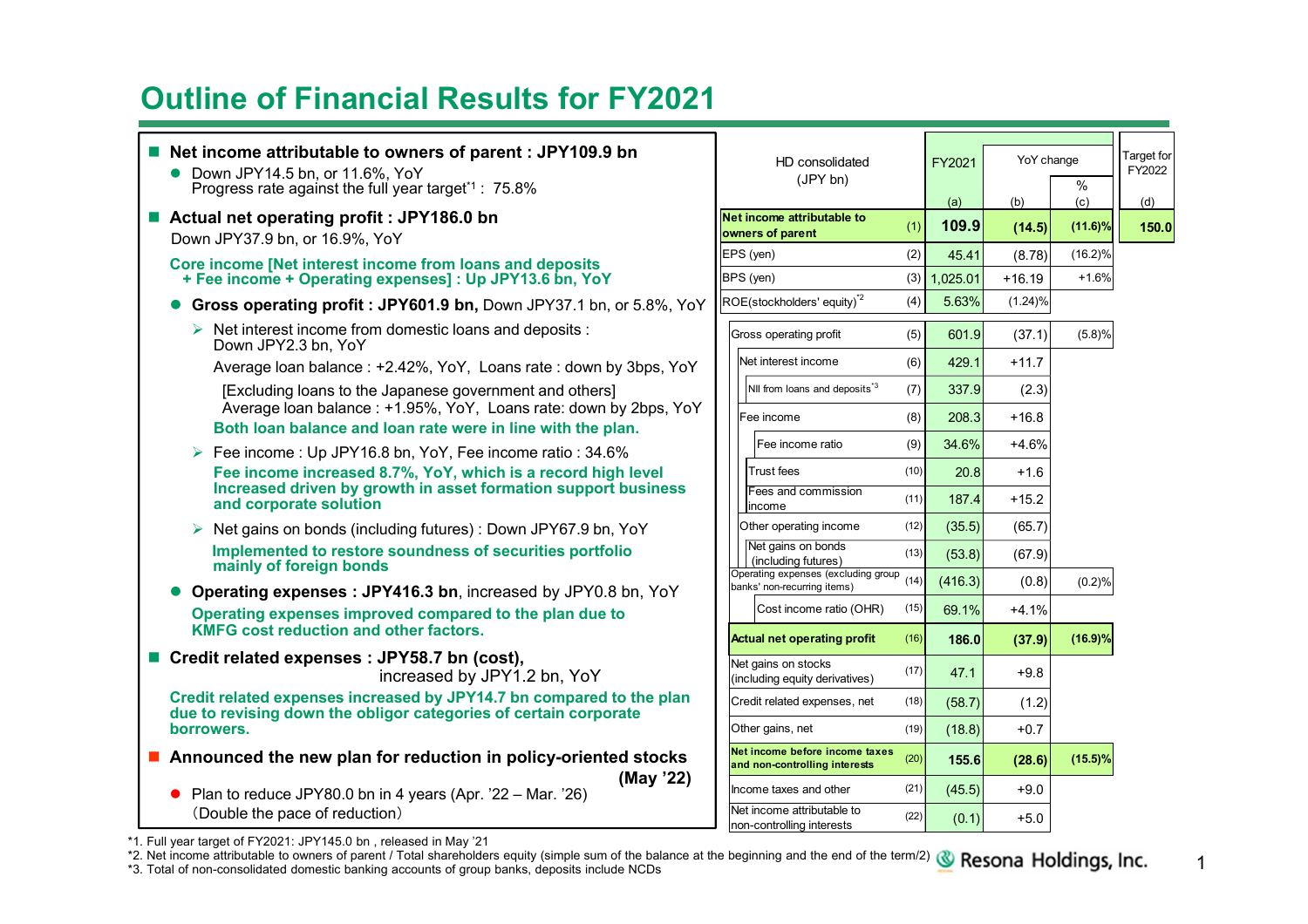### **Review of FY2021 and Outlook for the Final Year of the Medium-term Management Plan(FY2022) (1)**



\*1. KMFG consolidated \*2. Including corporation and external group

- **Focused business has grown to "earnings pillar"** 
	- $\bullet$  # of App DL : 5.02 million (+36.6%, YoY) and external group 0.69 million
	- Fund wrap income : JPY8.2 bn (+47.0%, YoY) Balance of fund wrap \*2 : JPY756.8 bn (+40.9%, YoY). Of which, external group JPY40.8 bn
		- $\triangleright$  Roll out the fund wrap across regional financial institutions
			- Bank of Yokohama (Apr. '21 -) , Keiyo bank (Jun. '22 , plan)
	- Debit card income : JPY4.3 bn (+27.9%, YoY) # of debit card issued : 2.96 million (+19.2%, YoY)

#### ■ Breaking free of the bank model / Initiatives for next growth

- Progress of financial digital platform
	- "Verification testing" and "established a consortium" related to facial recognition-based individual authorization (Dec. '21)
	- $\triangleright$  Capital and business alliance with BrainPad Inc. for the purpose of strengthen data utilization (Feb. '22)
	- Develop an organizational structure to accelerate business

FinBASE Co., Ltd. (Established in Apr. '22)

● Supporting SME customers' promotion of DX

Resona Digital Hub Co., Ltd. (Established in Apr. '22)

Solving regional issues

Regional Design Laboratory of Saitama Co., Ltd. (Established in Oct. '21)

Mirai Reenal Partners Co., Ltd. (Established in Mar. '22)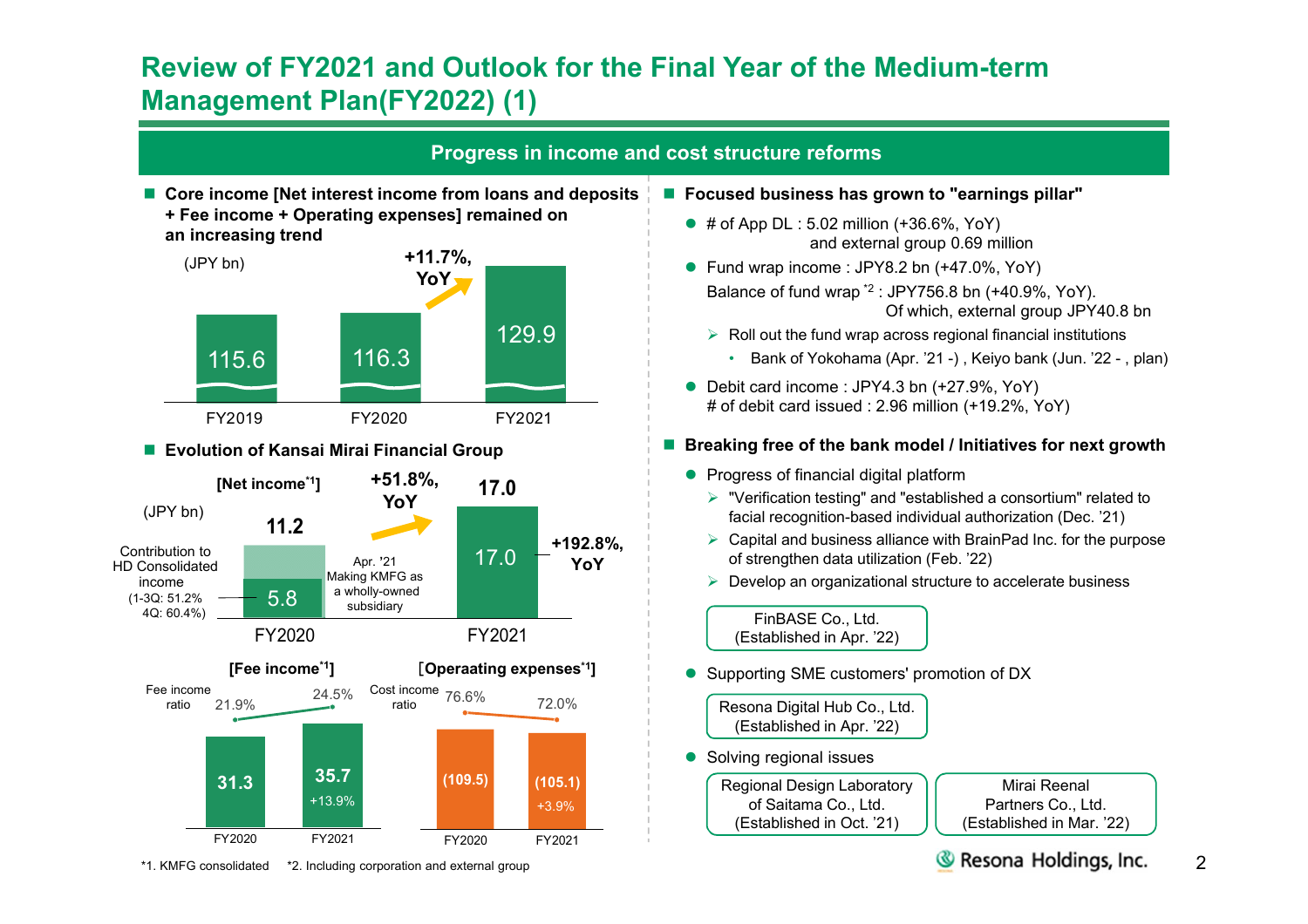### **Review of FY2021 and Outlook for the Final Year of the Medium-term Management Plan(FY2022) (2)**

| <b>Strengthen sustainability initiatives</b>                                                                    |                                                                                                                                                                                                                                                                                                           |                                                                                                                                                                        |                                                                                                                                                                                                                                                                                                                                                                                                                               |                                                                                   |  |  |  |
|-----------------------------------------------------------------------------------------------------------------|-----------------------------------------------------------------------------------------------------------------------------------------------------------------------------------------------------------------------------------------------------------------------------------------------------------|------------------------------------------------------------------------------------------------------------------------------------------------------------------------|-------------------------------------------------------------------------------------------------------------------------------------------------------------------------------------------------------------------------------------------------------------------------------------------------------------------------------------------------------------------------------------------------------------------------------|-----------------------------------------------------------------------------------|--|--|--|
| 1. Retail<br><b>Transition</b><br><b>Finance</b><br>Cumulative total of<br>JPY10 trillion<br>(FY2021 to FY2030) | ■ Formulation of long-term sustainability targets (Jun. '21)<br>2. Carbon<br><b>Neutrality</b><br>Net zero CO2<br>emissions<br>$(By)$ the end of FY2030,<br>Scope 1 & 2)                                                                                                                                  | 3. Empowerment<br>and Promotion<br>of Women<br>10% or greater growth<br>from the current levels<br>(By the end of $FY2030$ )                                           | Retail Transition Finance<br>Cumulative total in FY2021 : JPY845.8 bn<br>Promotion of dialogue with customers<br>$\bullet$<br>> SDGs / SX questionnaire : Approx. 31 thousand*1<br>New loan products with conditions linked to ESG target<br>accomplishments across the Group<br>■ Expansion of human capital investment<br>Apr. '21 new personnel system $\Rightarrow$ Multi-path(19 courses),<br>options for retirement age | (Oct. '21 - Mar. '22)<br>> "Resona SX Framework Loan" "TryNow", etc (Oct. '21 - ) |  |  |  |
|                                                                                                                 | Appropriate response to changes<br>in the business environment                                                                                                                                                                                                                                            | ■ Formulation of Resona group basic policy on sustainability<br>(Apr. '22)                                                                                             | Expansion of comprehensive career support system<br>Achieved the plan on reduction in policy-<br>oriented stocks one year ahead of schedule                                                                                                                                                                                                                                                                                   |                                                                                   |  |  |  |
| Approx. JPY(55.0) bn                                                                                            | Measure to restore soundness of securities portfolio<br>Aim for ensuring flexibility and soundness for the future<br>$\Rightarrow$ Correspondence of soundness in 4Q of FY'21 :                                                                                                                           | (4Q of FY'21)                                                                                                                                                          | Act.<br>JPY(30.9) bn<br>(2 years : Apr. '20 - Mar. '22)                                                                                                                                                                                                                                                                                                                                                                       | Plan<br>JPY(30.0) bn<br>(3 years : Apr. '20 - Mar. '23)                           |  |  |  |
| <b>Response to credit risk</b><br>corporate borrowers<br>industries, etc.                                       | • Reserve for revising down the obligor categories of certain<br>$\Rightarrow$ Credit cost in 4Q of FY'21 : JPY(38.1) bn<br>Exposures to Russia, Ukraine, Belarus : Zero<br>$\triangleright$ Strengthen monitoring that screening for indirectly affected<br>• COVID-19 related preemptive provisioning : | The new target that doubles the pace of reduction<br>announced in May '22 $\Rightarrow$ page 14<br>Previous plan<br><b>JPY(30.0) bn</b> (3 years)<br>JPY(10.0) bn/year | New plan<br><b>JPY(80.0) bn</b> (4 years)<br>JPY(20.0) bn/year                                                                                                                                                                                                                                                                                                                                                                |                                                                                   |  |  |  |
| As of Mar. '22 JPY8.8 bn<br>Resona Holdings, Inc.<br>*1. Number of respondents (total of group banks)           |                                                                                                                                                                                                                                                                                                           |                                                                                                                                                                        |                                                                                                                                                                                                                                                                                                                                                                                                                               |                                                                                   |  |  |  |

3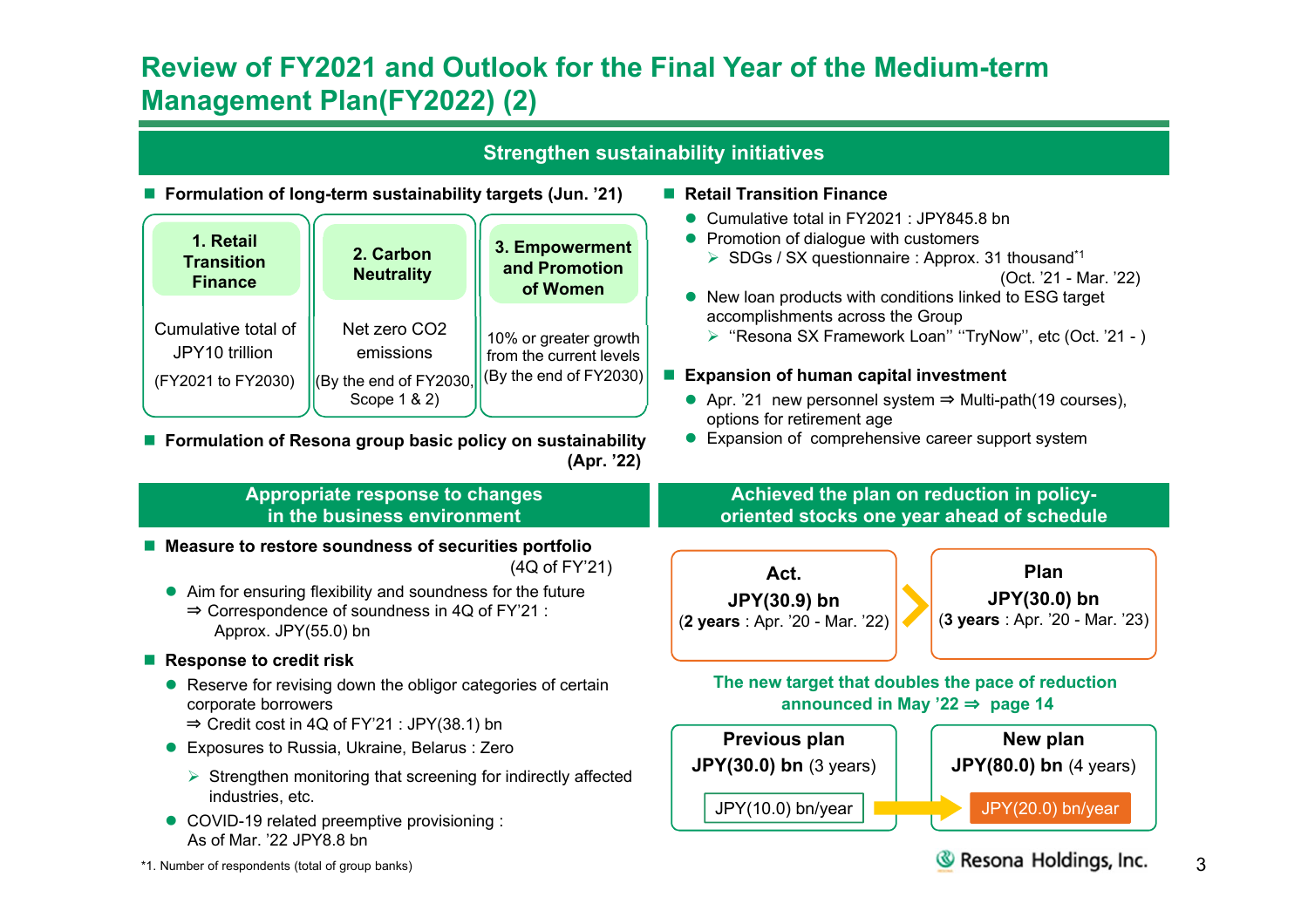### **Breakdown of Financial Results**

|                                                                                                   |                 | <b>Resona Holdings</b><br>(Consolidated) |         | <b>Total of group banks</b> |                |                | Saitama                          |         | Total of                            |         | <b>Difference</b> |
|---------------------------------------------------------------------------------------------------|-----------------|------------------------------------------|---------|-----------------------------|----------------|----------------|----------------------------------|---------|-------------------------------------|---------|-------------------|
| (JPY bn)                                                                                          |                 | YoY                                      |         | YoY                         | Resona<br>Bank | YoY            | Resona<br>Bank                   | YoY     | group<br>banks under<br><b>KMFG</b> | YoY     |                   |
|                                                                                                   | (a)             | (b)                                      | (c)     | (d)                         | (e)            | (f)            | (g)                              | (h)     | (i)                                 | (i)     | $(a)-(c)$         |
| <b>Gross operating profit</b><br>(1)                                                              | 601.9           | (37.1)                                   | 544.8   | (38.1)                      | 306.7          | (32.6)         | 101.4                            | (9.1)   | 136.7                               | $+3.7$  | 57.0              |
| Net interest income<br>(2)                                                                        | 429.1           | $+11.7$                                  | 422.2   | $+11.8$                     | 230.3          | $+8.8$         | 84.1                             | $+0.9$  | 107.6                               | $+2.1$  | 6.9               |
| NII from domestic loans and deposits<br>(3)                                                       |                 |                                          | 337.9   | (2.3)                       | 174.6          | $+0.7$         | 68.3                             | (1.8)   | 94.9                                | (1.3)   |                   |
| Net gains on cancellation of investment trusts<br>(4)                                             | 0.8             | (0.8)                                    | 0.7     | (0.2)                       | $*1$           | $+1.6$         | $*1$<br>$\overline{\phantom{0}}$ | $+0.0$  | 0.7                                 | (1.9)   | 0.0               |
| (5)<br>Fee income                                                                                 | 208.3           | $+16.8$                                  | 159.6   | $+15.7$                     | 103.8          | $+9.3$         | 27.5                             | $+1.7$  | 28.3                                | $+4.6$  | 48.6              |
| Fee income ratio<br>(6)                                                                           | 34.6%           | $+4.6%$                                  | 29.3%   | $+4.6%$                     | 33.8%          | $+6.0%$        | 27.1%                            | $+3.8%$ | 20.7%                               | $+2.9%$ |                   |
| Trust fees<br>(7)                                                                                 | 20.8            | $+1.6$                                   | 20.9    | $+1.6$                      | 20.8           | $+1.6$         | 0.0                              | $+0.0$  | 0.0                                 | $+0.0$  | (0.1)             |
| Fees and commission income<br>(8)                                                                 | 187.4           | $+15.2$                                  | 138.7   | $+14.0$                     | 82.9           | $+7.7$         | 27.4                             | $+1.7$  | 28.3                                | $+4.6$  | 48.7              |
| Other operating income<br>(9)                                                                     | (35.5)          | (65.7)                                   | (37.0)  | (65.7)                      | (27.4)         | (50.8)         | (10.2)                           | (11.8)  | 0.7                                 | (3.0)   | 1.4               |
| Net gains on bonds (including futures)                                                            | (10)<br>(53.8)  | (67.9)                                   | (54.0)  | (67.9)                      | $*1$ (40.4)    | (53.3)         | $*1$ (11.8)                      | (11.7)  | (1.7)                               | (2.8)   | 0.1               |
| Operating expenses<br>(excluding group banks' non-recurring items)                                | (11)<br>(416.3) | (0.8)                                    | (389.7) | $+1.2$                      | (212.4)        | (2.6)          | (75.8)                           | (0.7)   | $12$ (101.3)                        | $+4.5$  | (26.6)            |
| Cost income ratio (OHR)<br>(12)                                                                   | 69.1%           | $+4.1%$                                  | 71.5%   | $+4.4%$                     |                | $69.2\%$ +7.4% | 74.8%                            | $+6.8%$ | 74.1%                               | (5.4)%  |                   |
| Actual net operating profit                                                                       | (13)<br>186.0   | (37.9)                                   | 155.1   | (36.9)                      | 94.2           | (35.2)         | 25.5                             | (9.8)   | 35.3                                | $+8.2$  | 30.8              |
| Core net operating profit<br>*3<br>(14)<br>(excluding gains on cancellation of investment trusts) |                 |                                          | 214.2   | $+31.1$                     | 141.2          | $+18.7$        | 36.6                             | (0.4)   | 36.2                                | $+12.8$ |                   |
| Net gains on stocks (including equity derivatives)<br>(15)                                        | 47.1            | $+9.8$                                   | 47.0    | $+6.1$                      | 42.7           | $+19.8$        | 3.0                              | (11.8)  | 1.3                                 | (1.8)   | 0.0               |
| Credit related expenses, net                                                                      | (16)<br>(58.7)  | (1.2)                                    | (61.2)  | (8.9)                       | (47.2)         | (14.8)         | (5.5)                            | $+3.4$  | (8.3)                               | $+2.5$  | 2.4               |
| Other gains, net                                                                                  | (17)<br>(18.8)  | $+0.7$                                   | (17.9)  | (0.6)                       | (5.9)          | $+2.5$         | (3.1)                            | $+0.6$  | (8.8)                               | (3.7)   | (0.9)             |
| Net income before income taxes                                                                    | 155.6<br>(18)   | (28.6)                                   | 123.0   | (40.3)                      | 83.8           | (27.6)         | 19.8                             | (17.7)  | 19.4                                | $+5.0$  | 32.5              |
| Income taxes and other                                                                            | (19)<br>(45.5)  | $+9.0$                                   | (36.0)  | $+12.0$                     | (23.6)         | $+8.6$         | (5.5)                            | $+5.6$  | (6.7)                               | (2.2)   |                   |
| Net income attributable to non-controlling interests                                              | (20)<br>(0.1)   | $+5.0$                                   |         |                             |                |                |                                  |         |                                     |         |                   |
| <b>Net income</b><br>(attributable to owners of parent)                                           | (21)<br>109.9   | (14.5)                                   | 87.0    | (28.2)                      | 60.1           | (19.0)         | 14.2                             | (12.0)  | 12.6                                | $+2.8$  |                   |

\*1. Net gains on cancellation of investment trusts are posted in the net gains on bonds since net of the gains and dividends from investment trusts become negative

(Net gains on cancellation of investment trusts: JPY(15.5) bn, dividends from investment trusts: +JPY4.8 bn → net amount: JPY(10.7) bn)

\*2. Exclude goodwill amortization by KMB, JPY(0.7) bn, related to acquisition of former Biwako Bank

\*3. Actual net operating profit – Net gains on cancellation of investment trusts - Net gains on bonds

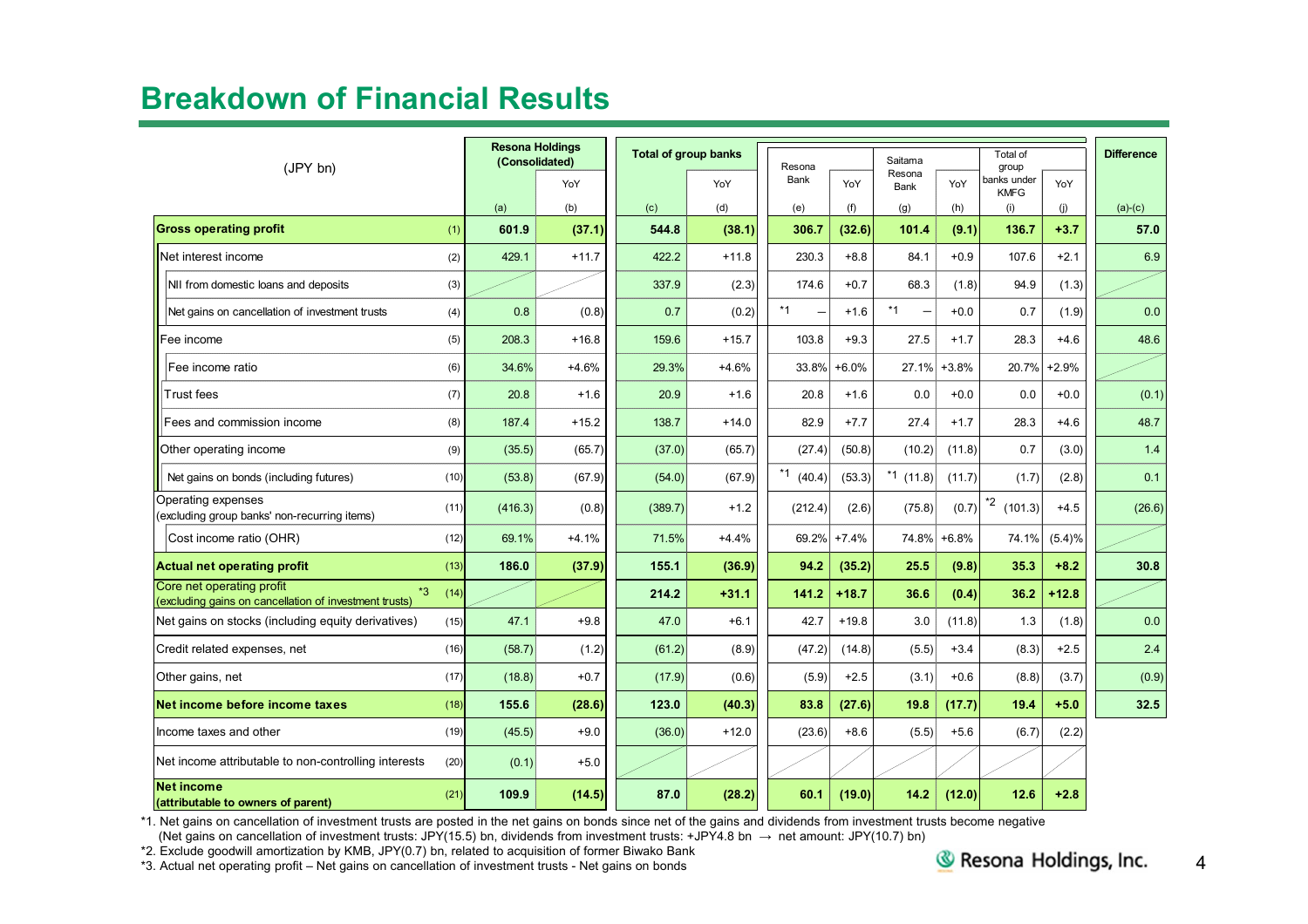## **Factors for the Changes in Net Income Attributable to**

**Owners of Parent (YoY Comparison)**



**HDConsolidated**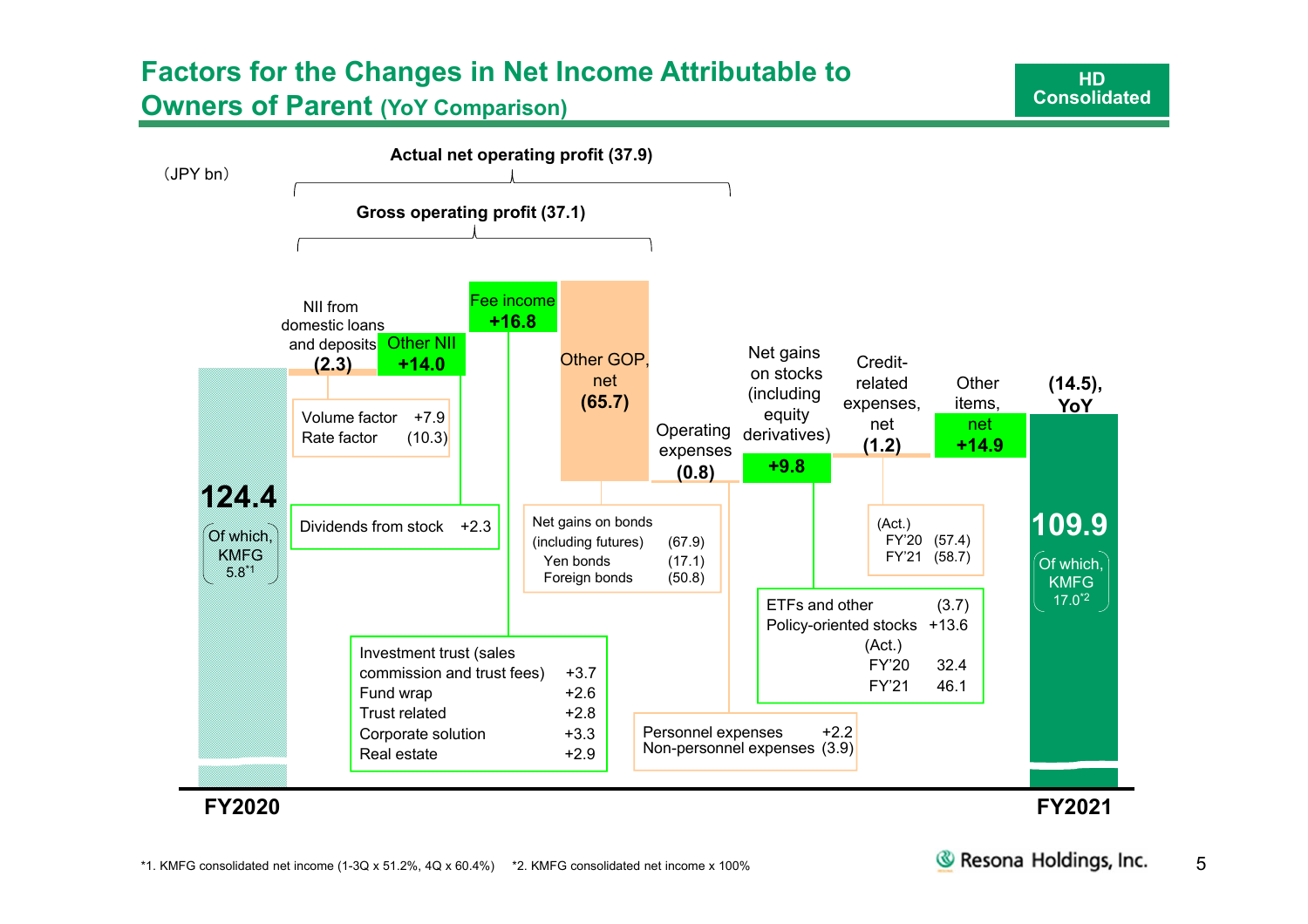### **Trend of Loans and Deposits (Domestic Account)**

#### **Average loan / deposit balance, rates and spread**

#### **FY'21 (YoY)**

**Average loan balance : +2.42%, Loan rate : (3) bps [Excluding loans to the Japanese government and others] Average loan balance : +1.95%, Loan rate : (2) bps** => FY'22 (plan) +1.46% (2) bps

|                                                    |                                  |      | FY2021 |                   | FY2022 |                   |
|----------------------------------------------------|----------------------------------|------|--------|-------------------|--------|-------------------|
| Avg. bal: Trillion Yen<br>Income/Cost: Billion Yen |                                  |      | Act.   | YoY <sup>*3</sup> | Plan   | YoY <sup>*3</sup> |
|                                                    |                                  |      | (a)    | (b)               | (c)    | (d)               |
|                                                    | Avg.<br>Bal.                     | (1)  | 38.56  | $+2.42%$          | 39.14  | $+1.48%$          |
| Loans                                              | Rate                             | (2)  | 0.88%  | (0.03)%           | 0.86%  | (0.02)%           |
|                                                    | Income                           | (3)  | 342.5  | (3.2)             | 337.5  | (4.9)             |
| Corporate<br>banking                               | Avg.<br>Bal.                     | (4)  | 21.89  | $+0.36%$          | 22.04  | $+0.68%$          |
| business<br>unit <sup>*1</sup>                     | Rate                             | (5)  | 0.83%  | $+0.00%$          | 0.81%  | (0.01)%           |
| Corporate                                          | Avg.<br>Bal.                     | (6)  | 18.49  | $+1.26%$          | 18.73  | $+1.28%$          |
| Loan                                               | Rate                             | (7)  | 0.78%  | $+0.01%$          | 0.77%  | (0.00)%           |
| Personal<br>banking                                | Avg.<br>Bal.                     | (8)  | 13.84  | $+2.71%$          | 14.13  | $+2.08%$          |
| business<br>$unit^2$                               | Rate                             | (9)  | 1.11%  | $(0.06)\%$        | 1.07%  | (0.04)%           |
|                                                    | Avg.<br>Bal.                     | (10) | 59.24  | $+5.71%$          | 59.75  | $+0.87%$          |
| <b>Deposits</b><br>(Including NCDs)                | Rate                             | (11) | 0.00%  | (0.00)%           | 0.00%  | (0.00)%           |
|                                                    | Cost                             | (12) | (4.5)  | $+0.8$            | (4.0)  | $+0.5$            |
|                                                    | Spread                           | (13) | 0.88%  | (0.02)%           | 0.85%  | (0.02)%           |
| Loan-to-deposit                                    | <b>Net</b><br>interest<br>income | (14) | 337.9  | (2.3)             | 333.5  | (4.4)             |

#### **Trend of average loan balance**

**[Average loan balance (JPY tn)]** % represents YoY change





**Residential housing loans rate** 



\*1. Corporate Banking Business Unit : Corporate loans (excluding loans to HD) + apartment loans, Figures are for internal administration purpose

53%

24%

23%

**0.78%**

Market rate<sup>\*4</sup> **-Corporate loan rate** 

53% 54%

19%

28%

**0.78%**

19%

2020/3 2021/3 2022/3

27%

**0.77%**

\*2. Personal Banking Business Unit: Residential housing loans + other consumer loans, Figures are for internal administration purpose

\*3. Average balance : rate of change \*4. Corporate banking business unit (excluding apartment loans) + public corporation, etc.

**& Resona Holdings, Inc.**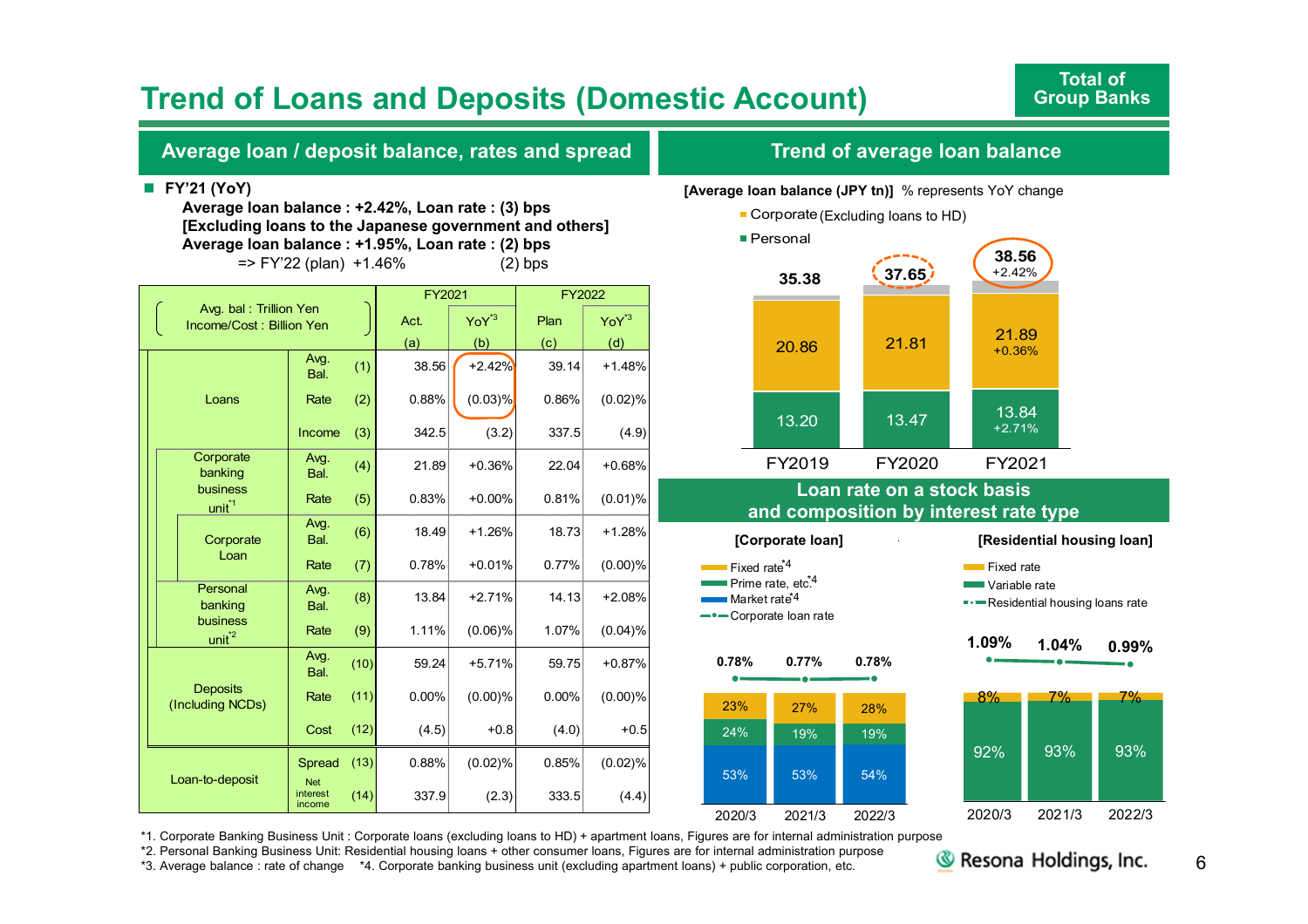### **Term-end Balance of Loans and Deposits**

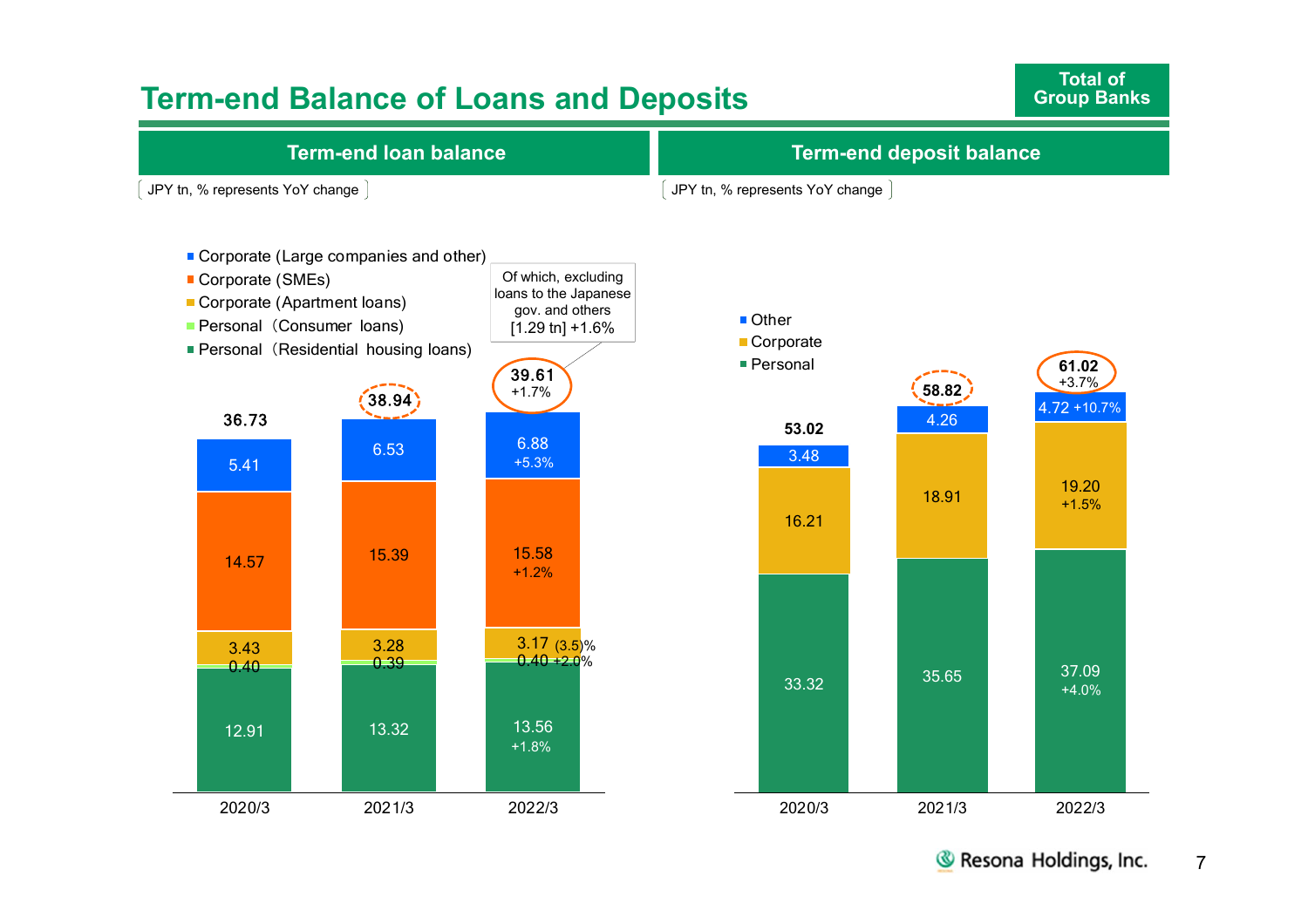### **Housing Loan Business**

**Total of Group Banks**

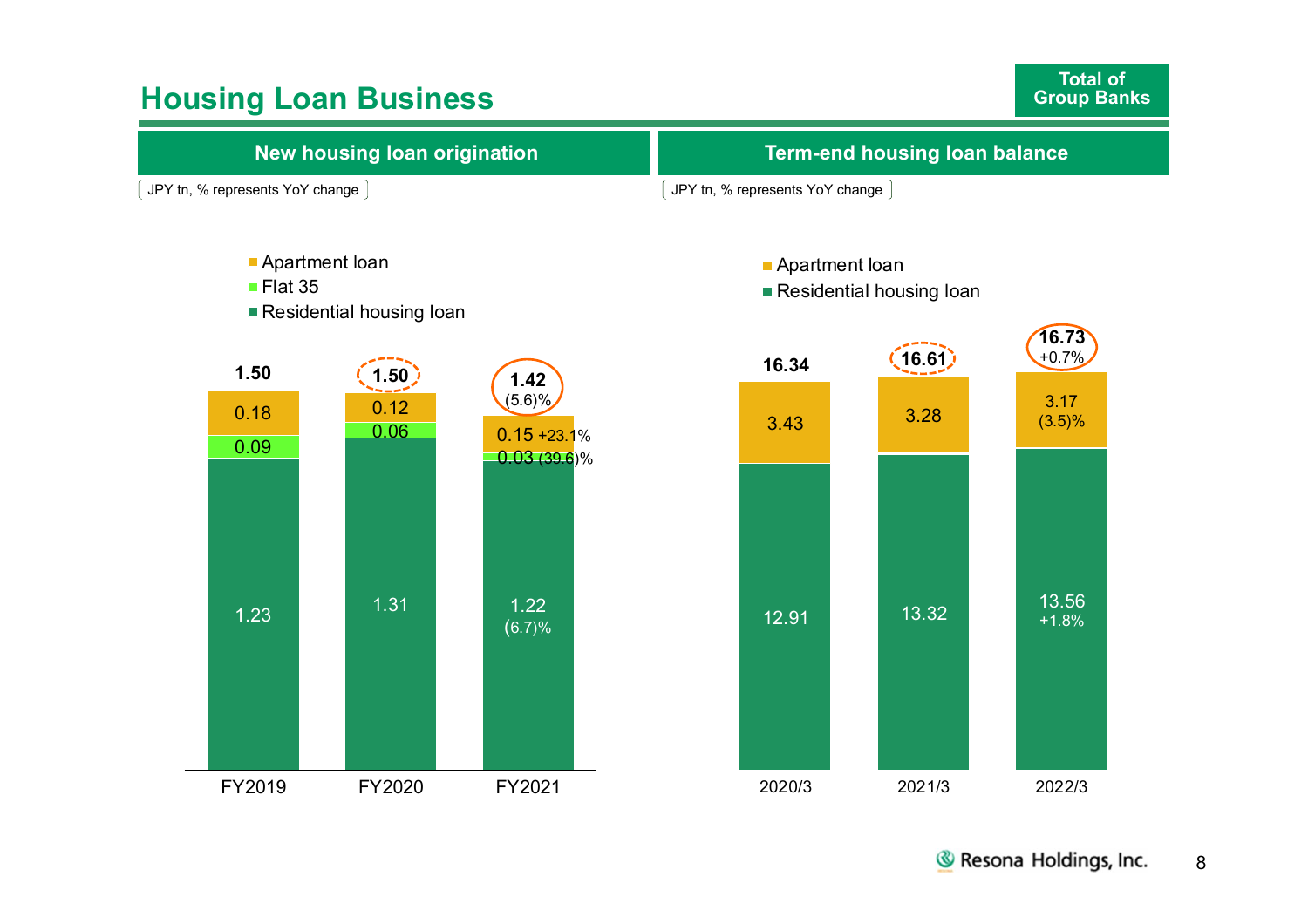### **Fee Income**

- **Consolidated fee income ratio\*1 : 34.6%**
- **Increased driven by growth in investment trust (+3.7 bn, +16.9%, YoY) , corporate solution (+3.3 bn, +11.8%, YoY), fund wrap (+2.6 bn, +47.0%, YoY), etc.**
- **Succession-related income (asset and business succession related trust / real estate / M&A) : JPY23.4 bn (+4.9 bn, +26.8%, YoY)**



\*1. (Fees and commission income + trust fees) / Consolidated gross operating profit

\*2. Including fee income earned by Resona Asset Management \*3. Fees and commission from domestic exchange, account transfer,

EB, debit card, etc. and fee income earned by Resona Kessai Service and Resona Card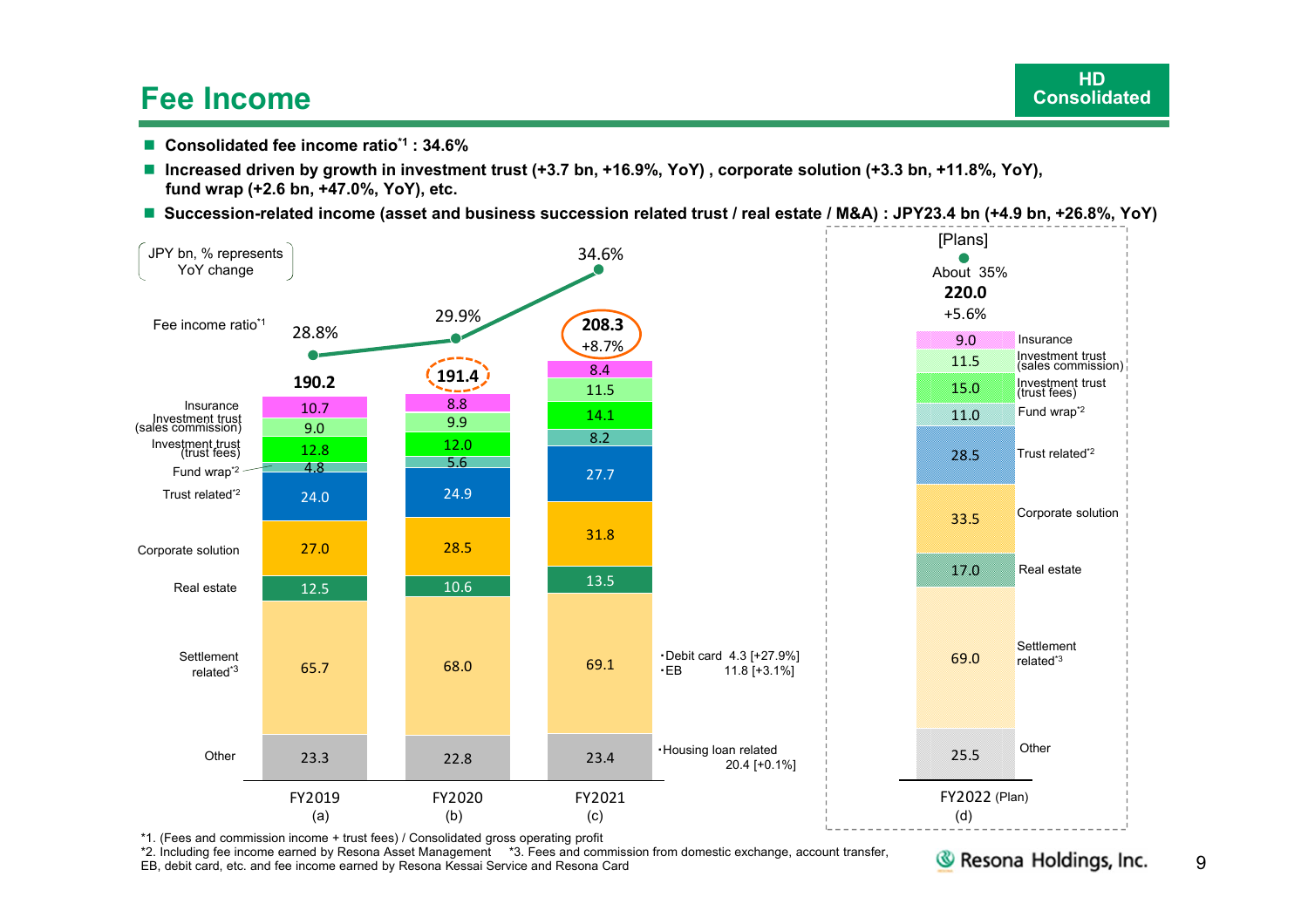### **Major Fee Businesses(1) (Asset Formation Support Business)**



\*1. Based on market value \*2. Balance of asset formation support products sold to individuals / (balance of asset formation support products<br>sold to individuals and yen deposits held by individuals) \*3. Including externa \*4. iDeCo participants + members giving investment instructions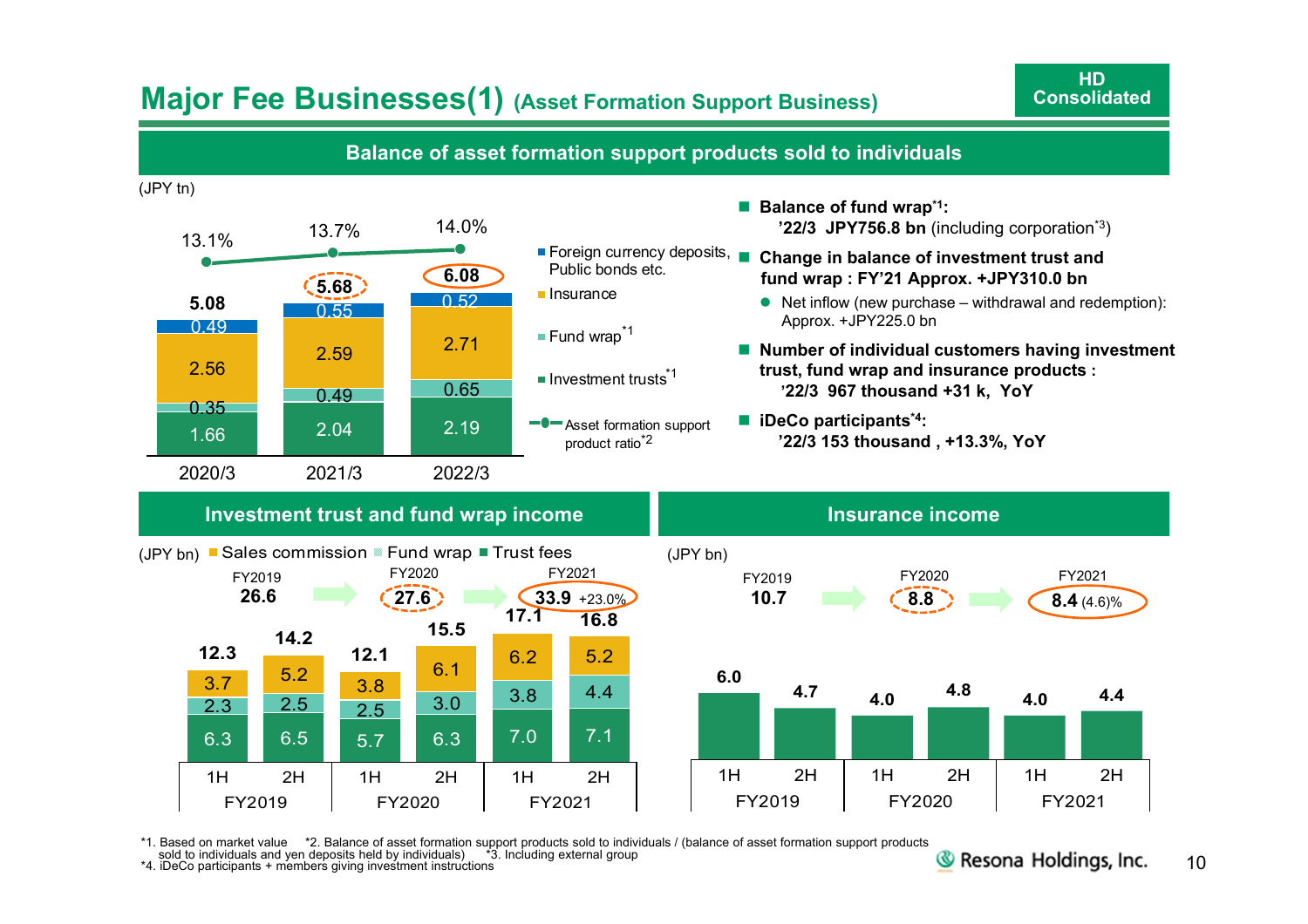#### **Major Fee Businesses(2) (Trust, Corporate Solution, Real Estate Business) Consolidated**

#### **Trust-related business income**



**Resona Asset Management** 





#### **Expand business opportunities through providing group banks' customers with trust functions**

**HD**





(JPY bn)



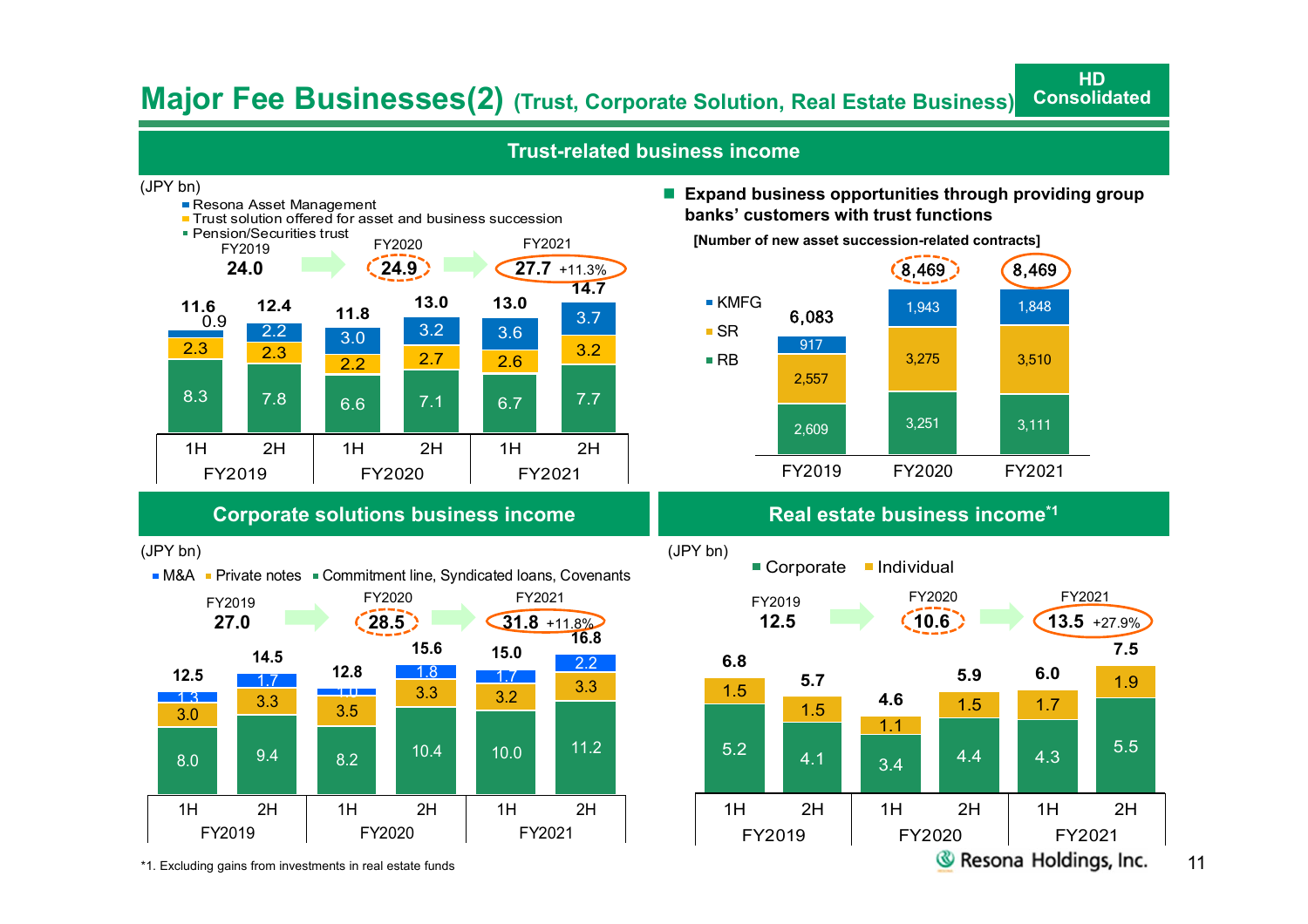### **Credit Costs and NPL**

| <b>Credit costs</b>                              |     |        |               |        |               |  |  |  |
|--------------------------------------------------|-----|--------|---------------|--------|---------------|--|--|--|
|                                                  |     | FY2019 | <b>FY2020</b> | FY2021 | <b>FY2022</b> |  |  |  |
| (JPYbn)                                          |     | (a)    | (b)           | (c)    | Plan<br>(d)   |  |  |  |
| <b>Net credit cost</b><br>(HD consolidated)      | (1) | (22.9) | (57.4)        | (58.7) | (38.0)        |  |  |  |
|                                                  |     |        |               |        |               |  |  |  |
| <b>Net credit cost</b><br>(Total of group banks) | (2) | (18.8) | (52.3)        | (61.2) | (31.0)        |  |  |  |
| <b>General reserve</b>                           | (3) | (4.7)  | (15.9)        | (7.2)  |               |  |  |  |
| Specific reserve<br>and other items              | (4) | (14.0) | (36.3)        | (53.9) |               |  |  |  |
| New bankruptcy,<br>downward migration            | (5) | (27.1) | (45.0)        | (66.0) |               |  |  |  |

| apwaru migration                 |       |       |       |                |
|----------------------------------|-------|-------|-------|----------------|
| Difference $(1) - (2)$           | (4.1) | (5.1) | 2.4   | $^{\prime}.0)$ |
| HL guarantee subsidiaries<br>(8) | (2.3) | (0.5) | 6.5   |                |
| Resona Card<br>(9)               | (2.1) | (1.5) | (1.4) |                |

 $(6)$  13.1 8.7 12.0

| <credit cost="" ratio=""></credit> |      |       |        |        | (bps) |
|------------------------------------|------|-------|--------|--------|-------|
| HD consolidated <sup>1</sup>       | (10) | (6.2) | (15.0) | (14.8) | (9.4) |
| Total of group banks <sup>*2</sup> | (11) | (5.0) | (13.4) | (15.1) | (7.5) |

\*(Note) Positive figures represent reversal gains

Collection/upward migration

\*1. Credit cost / (Loans and bills discounted + acceptances and guarantees) (Simple average of the balances at the beginning and end of the term)

\*2. Credit cost / total credits defined under the Financial Reconstruction Act (Simple average of the balances at the beginning and end of the term)

\*3. Net of collateral, guarantees and loan loss reserves

#### **NPL balance and ratio (Total of group banks)**

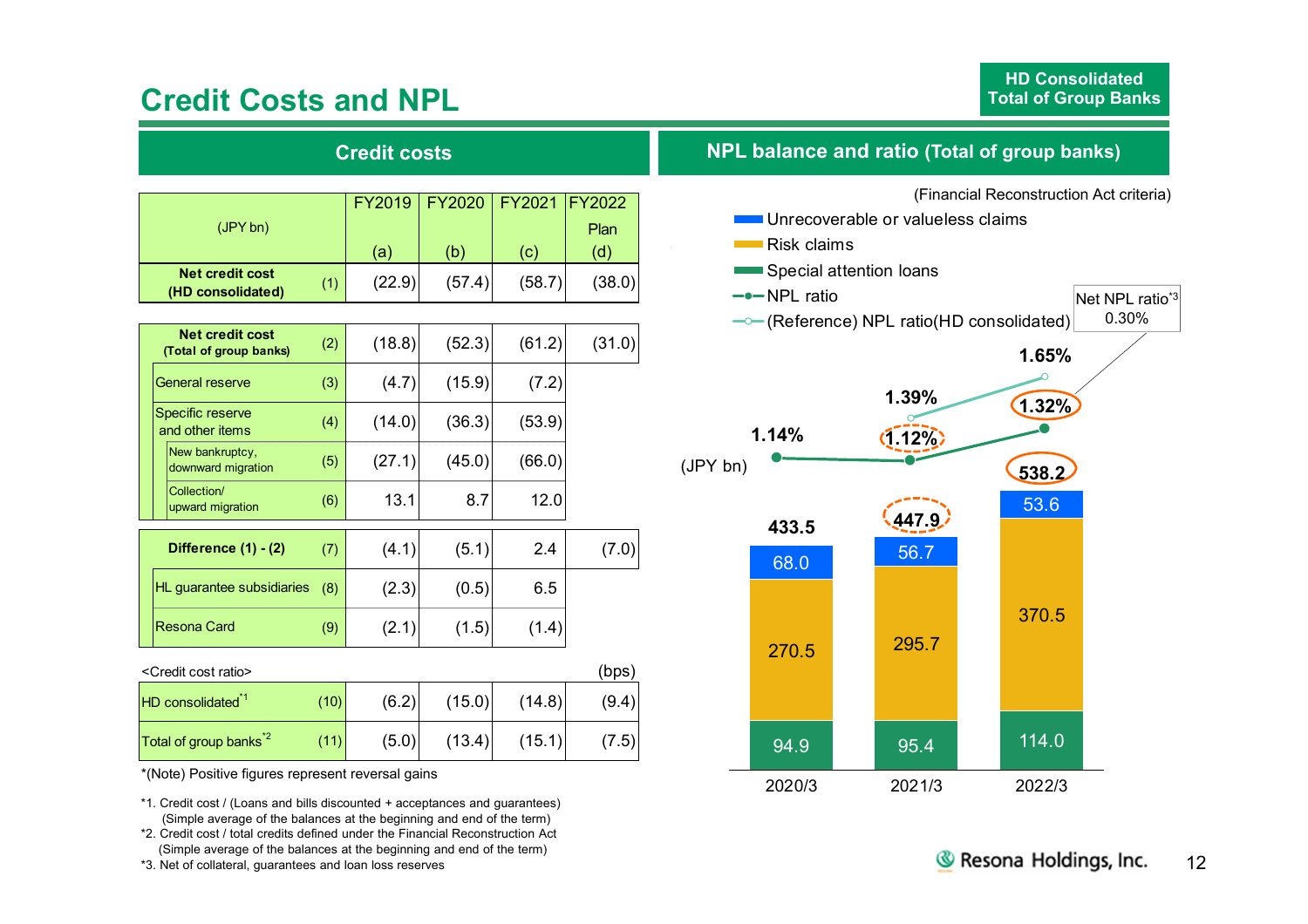### **Securities Portfolio**

|                                         |      | 2020/3  | 2021/3  | 2022/3  |                              |
|-----------------------------------------|------|---------|---------|---------|------------------------------|
| (JPY bn)                                |      |         |         |         | Unrealized<br>gains/(losses) |
|                                         |      | (a)     | (b)     | (c)     | (d)                          |
| Available-for-sale<br>securities        | (1)  | 3,055.7 | 4,480.7 | 4,159.5 | 521.2                        |
| <b>Stocks</b>                           | (2)  | 336.9   | 325.2   | 305.9   | 586.3                        |
| <b>Bonds</b>                            | (3)  | 1,722.8 | 2,586.4 | 2,940.1 | (33.0)                       |
| <b>JGBs</b>                             | (4)  | 459.6   | 925.7   | 1,137.3 | (24.4)                       |
| Average duration<br>(years)             | (5)  | 14.8    | 13.1    | 9.3     |                              |
| <b>Basis point value</b><br>(BPV)       | (6)  | (0.68)  | (1.21)  | (1.15)  |                              |
| Local government and<br>corporate bonds | (7)  | 1,263.1 | 1,660.6 | 1,802.8 | (8.5)                        |
| Other                                   | (8)  | 995.9   | 1,569.0 | 913.3   | (32.0)                       |
| Foreign bonds                           | (9)  | 554.1   | 904.8   | 562.5   | (33.0)                       |
| Average duration<br>(years)             | (10) | 2.4     | 6.3     | 6.2     |                              |
| <b>Basis point value</b><br>(BPV)       | (11) | (0.00)  | (0.51)  | (0.26)  |                              |
| <b>Investment trusts</b><br>(Domestic)  | (12) | 435.0   | 658.4   | 346.8   | (3.7)                        |
| Net unrealized gain                     | (13) | 420.7   | 615.3   | 521.2   |                              |
| <b>Bonds held to</b>                    | (14) | 1,968.4 | 1,942.2 | 2,934.7 | (30.3)                       |
| maturity                                |      |         |         |         |                              |
| <b>JGBs</b>                             | (15) | 1,144.2 | 1,035.6 | 1,856.1 | (26.3)                       |
| Net unrealized gain                     | (16) | 28.1    | 11.5    | (30.3)  |                              |

**Securities portfolio\*1**

 **Unrealized gains/(losses) in 3 assets (4)+(9)+(12)** '20/3 +JPY(6.9) bn <sup>⇒</sup> '21/3 JPY(45.1) bn <sup>⇒</sup> '22/3 JPY(61.3) bn

#### **CLO: Zero**

#### **Status of securities management**

 **4Q of FY2021 Initiatives to restore securities portfolio soundness**

#### <Background>

- Unrealized losses have grown in step with a rapid rise in long-term U.S. interest rates
- Procurement costs are higher due to the upward revision of the U.S. fed funds rate

#### <Objectives>

 Gain flexibility in securities portfolio management for FY2022 and beyond while securing soundness in anticipation of a further rise in interest rates

#### $\leq$ Specific Measure $>$

- Foreign bonds and other securities without substantial rationales for continued holding have been divested ahead of schedule
	- ⇒ Recorded an approx. JPY55.0 bn loss on sale of securities in 4Q of FY2021

#### ■ Policies for FY2022

- Decrease weighting toward foreign bonds and maintain a prudent approach for the time being with robust risk control and stronger focus on securing soundness
- In-house plans call for divesting an additional portion of foreign bonds, with the aim of further increasing the portfolio's resilience against rises in interest rates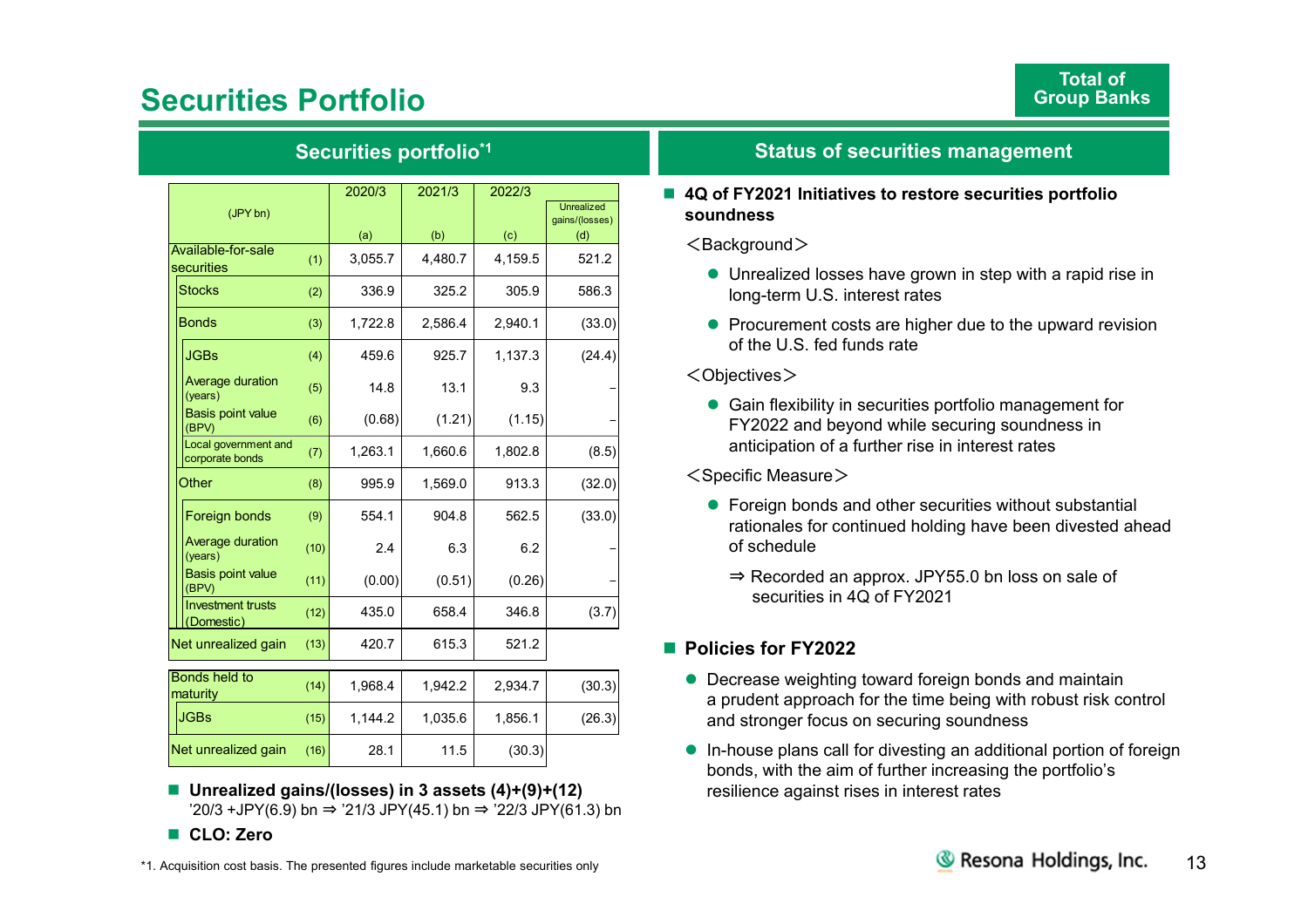### **Initiatives to reduction of policy-oriented stock holdings**

#### **Policy for holding policy-oriented stocks\*1**

- Since the capital enhancement with public funds, Resona Group has reduced the balance of the policy-oriented stocks to lessen the risk of price volatility. Our basic policy is to continue to reduce the balance of policy-oriented stocks.
- The Group determines whether to hold policy-oriented stocks by evaluating the risks and returns, including feasibility of the development of a trading relationship in a medium- to long-term.

The Group may also sell stocks in consideration of the market situations, management and financial strategies, even though the Group considers appropriate for holding from the risk-return perspective.



\*1. Policy-oriented stocks are classified into (1) policy investment stocks and (2) strategic investment stocks, according to the purpose of holding.

Of these, (1) policy investment stocks are targeted for reduction of the balance. All listed shares held by group banks are (1) policy investment stocks

\*2. Total of group banks, acquisition cost basis, marketable securities and policy investment stocks only

\*3. Reference: Market value of about JPY250 bn (Estimated based on the market value of the policy-oriented stock as of Mar. '22)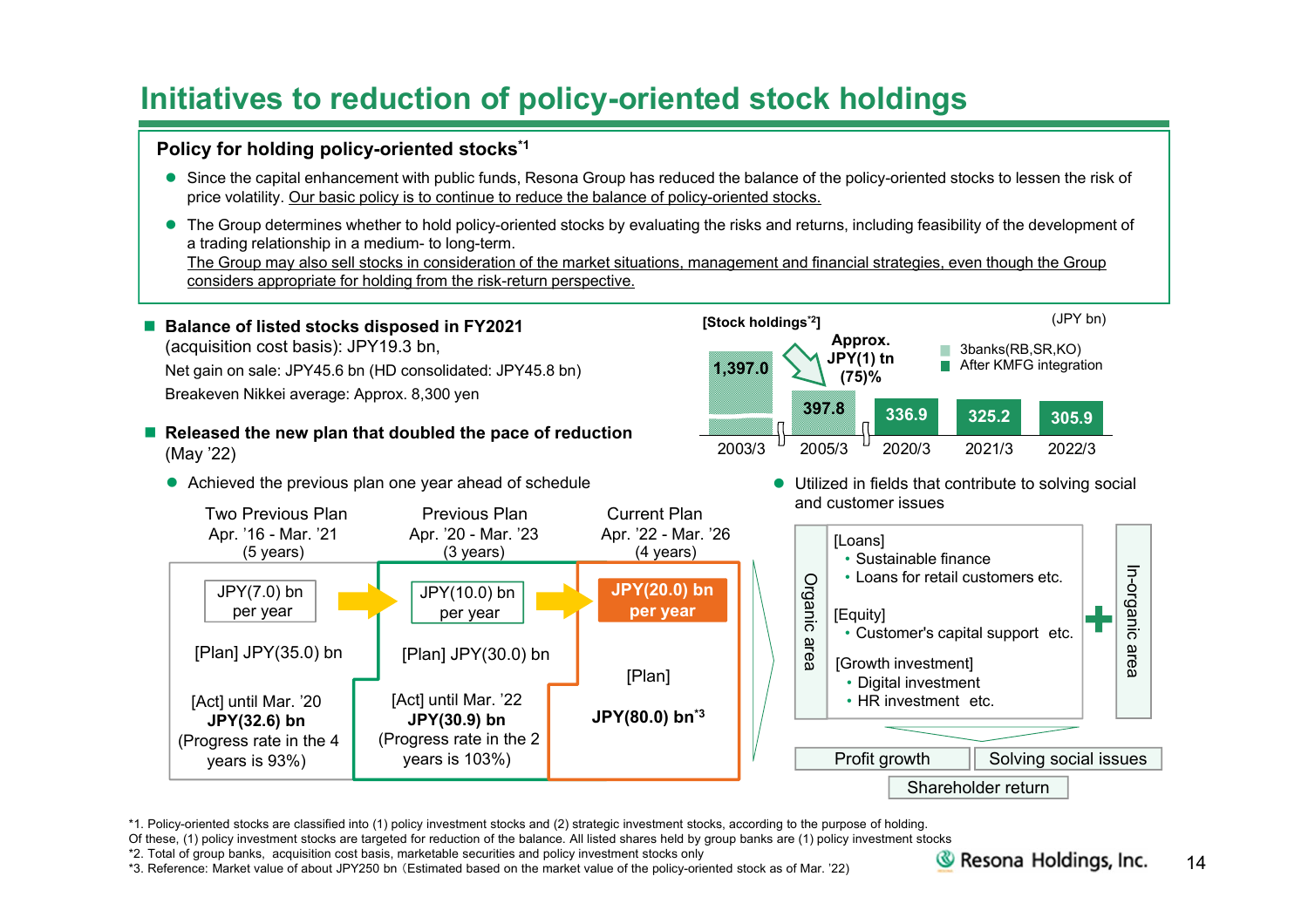### **Capital Adequacy Ratio**

#### ■ CAR (Domestic std.) and CET1 ratio (International std.) as of Mar. 31, 2022 were 11.82% and 13.43%, respectively, **maintaining sound capital adequacy level**

| <b>Domestic standard</b>                                                                                                                                                                                                                                                                                                                                                                                                                              |     |          |          |          |  |  |  |  |  |
|-------------------------------------------------------------------------------------------------------------------------------------------------------------------------------------------------------------------------------------------------------------------------------------------------------------------------------------------------------------------------------------------------------------------------------------------------------|-----|----------|----------|----------|--|--|--|--|--|
| (JPYbn)                                                                                                                                                                                                                                                                                                                                                                                                                                               |     | 2021/3   | 2022/3   | Change   |  |  |  |  |  |
| Capital adequacy ratio                                                                                                                                                                                                                                                                                                                                                                                                                                | (1) | 11.54%   | 11.82%   | $+0.28%$ |  |  |  |  |  |
| Total capital                                                                                                                                                                                                                                                                                                                                                                                                                                         | (2) | 2,003.4  | 2,027.7  | $+24.3$  |  |  |  |  |  |
| Core Capital: instruments and reserves                                                                                                                                                                                                                                                                                                                                                                                                                | (3) | 2.076.3  | 2,103.1  | $+26.8$  |  |  |  |  |  |
| Stockholders' equity                                                                                                                                                                                                                                                                                                                                                                                                                                  | (4) | 1,836.1  | 2,018.9  | $+182.7$ |  |  |  |  |  |
| Adjusted non-controlling interests                                                                                                                                                                                                                                                                                                                                                                                                                    | (5) | 170.9    | 7.8      | (163.0)  |  |  |  |  |  |
| Reserves included in Core Capital                                                                                                                                                                                                                                                                                                                                                                                                                     | (6) | 54.1     | 60.7     | $+6.5$   |  |  |  |  |  |
| Subordinated loans and bonds subject to<br>transitional arrangement                                                                                                                                                                                                                                                                                                                                                                                   | (7) | 43.5     | 34.7     | (8.7)    |  |  |  |  |  |
| Core Capital: regulatory adjustments                                                                                                                                                                                                                                                                                                                                                                                                                  | (8) | 72.8     | 75.3     | $+2.4$   |  |  |  |  |  |
| Risk weighted assets                                                                                                                                                                                                                                                                                                                                                                                                                                  | (9) | 17,351.9 | 17,150.2 | (201.7)  |  |  |  |  |  |
| Change in total capital<br>+182.7 bn<br>Stockholders' equity<br>$+109.9$ bn<br>• Net income attributable to owners of parent<br>$+184.5$ bn<br>• Increase in capital surplus due to change in<br>ownership interest of KMFG<br>$(58.5)$ bn<br>• Share buyback*<br>$(50.6)$ bn<br>• Dividends distributed<br>$*(40.9)$ bn (released in May '21),<br>(10.0) bn (released in Nov. '21),<br>(7.6) bn (establishment of the Employee Stock Ownership Plan) |     |          |          |          |  |  |  |  |  |
| Group banks, Bank holding company                                                                                                                                                                                                                                                                                                                                                                                                                     |     |          |          |          |  |  |  |  |  |
|                                                                                                                                                                                                                                                                                                                                                                                                                                                       |     |          |          |          |  |  |  |  |  |

#### **(Reference) International standard**

| (JPYbn)                                                            |      | 2021/3   | 2022/3   | Change     |
|--------------------------------------------------------------------|------|----------|----------|------------|
| <b>Common Equity Tier1 capital ratio</b>                           | (10) | 13.31%   | 13.43%   | $+0.12%$   |
| Excluding net unrealized gains on<br>available-for-sale securities | (11) | 10.81%   | 11.26%   | $+0.45%$   |
| Tier1 capital ratio                                                | (12) | 13.50%   | 13.45%   | $(0.05)\%$ |
| Total capital ratio                                                | (13) | 14.14%   | 13.81%   | $(0.33)\%$ |
| Common Equity Tier1 capital                                        | (14) | 2,355.9  | 2,343.8  | (12.0)     |
| Instruments and reserves                                           | (15) | 2,436.5  | 2,420.8  | (15.7)     |
| Stockholders' equity                                               | (16) | 1,836.1  | 2,018.9  | $+182.7$   |
| Net unrealized gains on available-for-sale<br>securities           | (17) | 442.9    | 378.5    | (64.3)     |
| Adjusted non-controlling interests                                 | (18) | 143.4    | 3.6      | (139.8)    |
| Regulatory adjustments                                             | (19) | 80.5     | 76.9     | (3.6)      |
| Other Tier1 capital                                                | (20) | 32.8     | 2.6      | (30.2)     |
| Tier1 capital                                                      | (21) | 2,388.8  | 2,346.5  | (42.3)     |
| Tier <sub>2</sub> capital                                          | (22) | 114.2    | 62.3     | (51.9)     |
| Total capital (Tier1+Tier2)                                        | (23) | 2,503.1  | 2,408.8  | (94.2)     |
| Risk weighted assets                                               | (24) | 17,691.0 | 17,442.3 | (248.7)    |

#### **(Reference)**

#### ■ Trial calculation based on the finalization of Basel 3 CET1 ratio: Approx. 9.3%\* (Excluding net unrealized gains on available-for-sale securities)

\*Trial calculation which took into consideration the estimated increase in RWAs owing to the finalization of Basel 3 (SA and capital floor revisions) based on the actual CET1 ratio excluding net unrealized gains on available-for-sales securities as of Mar. 31, 2022 reported as (11) in the above table

| Capital adequacy ratio | 11.14%         | $15.28\%$                | 8.74%          |
|------------------------|----------------|--------------------------|----------------|
| Domestic standard      | (Consolidated) | Resona<br>(Consolidated) | (Consolidated) |
|                        | Resona         | Saitama                  | <b>KMFG</b>    |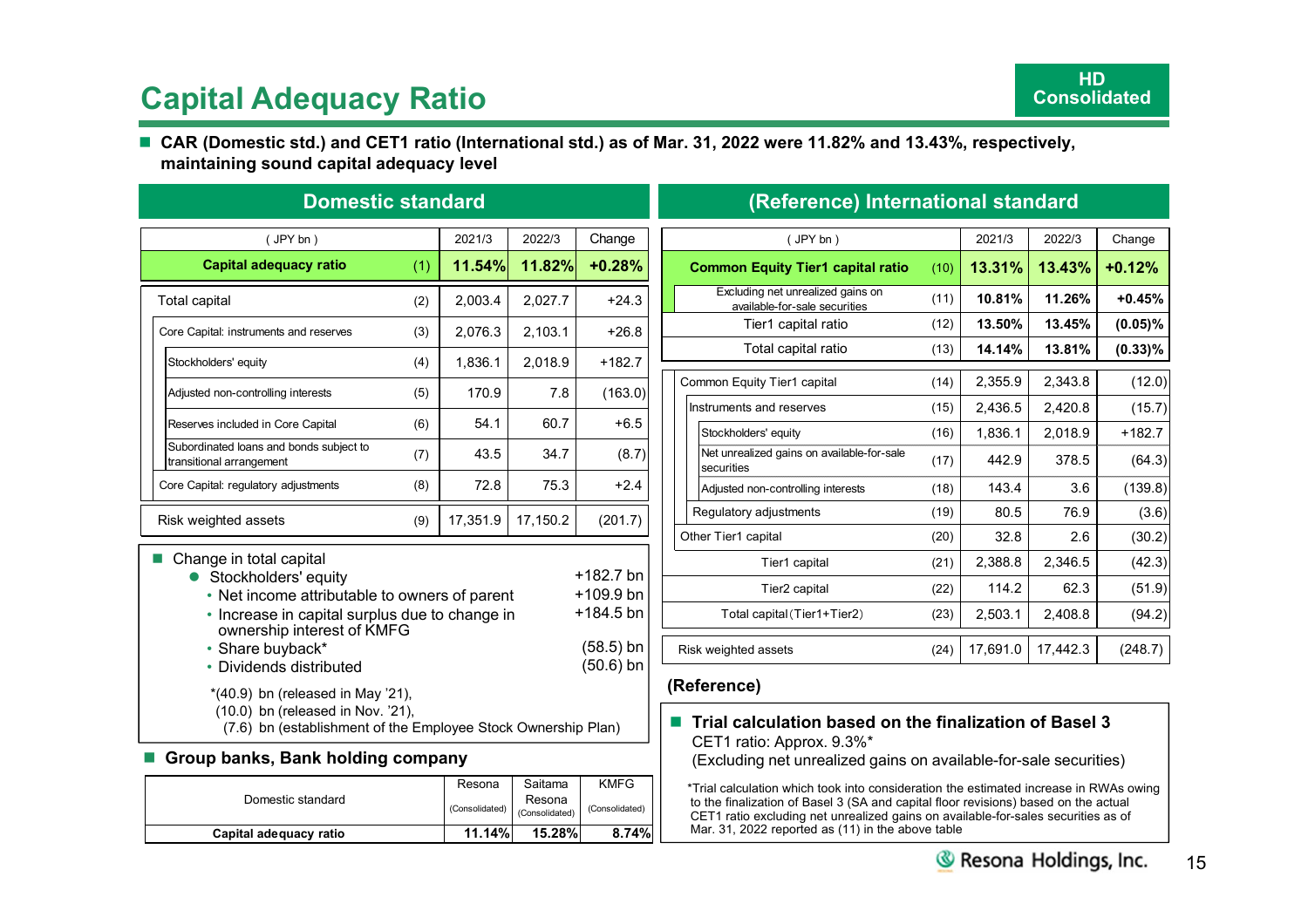### **Earnings Targets for FY2022**

#### **HD consolidated**

| (JPY bn)                                       |     | <b>Full-year</b> | YoY<br>change |
|------------------------------------------------|-----|------------------|---------------|
| Net income attributable to owners of<br>parent | (1) | 150.0            | $+40.1$       |
| <b>KMFG</b> consolidated                       | (2) | 20.0             | $+3.0$        |
| <b>Difference</b>                              | (3) | 14.5             | (3.9)         |

#### **Common DPS**

|                       |     | <b>DPS</b> | YoY<br>change |
|-----------------------|-----|------------|---------------|
| Common stock (annual) | (4) | $21.0$ yen |               |
| Interim dividend      | (5) | $10.5$ yen |               |

### **Total of group banks**

| (JPY bn)                                              |      | Total of group banks |               | <b>Resona Bank</b> |               | Saitama Resona Bank |                      | <b>KMFG</b><br>(total of group banks) |               |
|-------------------------------------------------------|------|----------------------|---------------|--------------------|---------------|---------------------|----------------------|---------------------------------------|---------------|
|                                                       |      | Full-year            | YoY<br>change | Full-year          | YoY<br>change | Full-year           | <b>YoY</b><br>change | Full-year                             | YoY<br>change |
| Gross operating profit                                | (6)  | 577.5                | $+32.7$       | 325.5              | $+18.8$       | 111.5               | $+10.1$              | 140.5                                 | $+3.8$        |
| <b>Operating expenses</b>                             | (7)  | (381.5)              | $+8.2$        | (205.5)            | $+6.9$        | (74.0)              | $+1.8$               | (102.0)                               | (0.7)         |
| Actual net operating profit                           | (8)  | 196.0                | $+40.9$       | 120.0              | $+25.8$       | 37.5                | $+12.0$              | 38.5                                  | $+3.2$        |
| Net gains on stocks<br>(including equity derivatives) | (9)  | 36.0                 | (11.0)        | 30.0               | (12.7)        | 3.5                 | $+0.5$               | 2.5                                   | $+1.2$        |
| Credit related expenses, net                          | (10) | (31.0)               | $+30.2$       | (17.0)             | $+30.2$       | (6.0)               | (0.5)                | (8.0)                                 | $+0.3$        |
| Income before income taxes                            | (11) | 190.0                | $+67.0$       | 131.0              | $+47.2$       | 32.0                | $+12.2$              | 27.0                                  | $+7.6$        |
| Net income                                            | (12) | 134.5                | $+47.5$       | 93.0               | $+32.9$       | 22.5                | $+8.3$               | 19.0                                  | $+6.4$        |
| Core income <sup>*1</sup>                             | (13) | 121.5                | $+13.6$       |                    |               |                     |                      |                                       |               |

\*1. Net interest income from domestic loans and deposits + Fee income + Operating expenses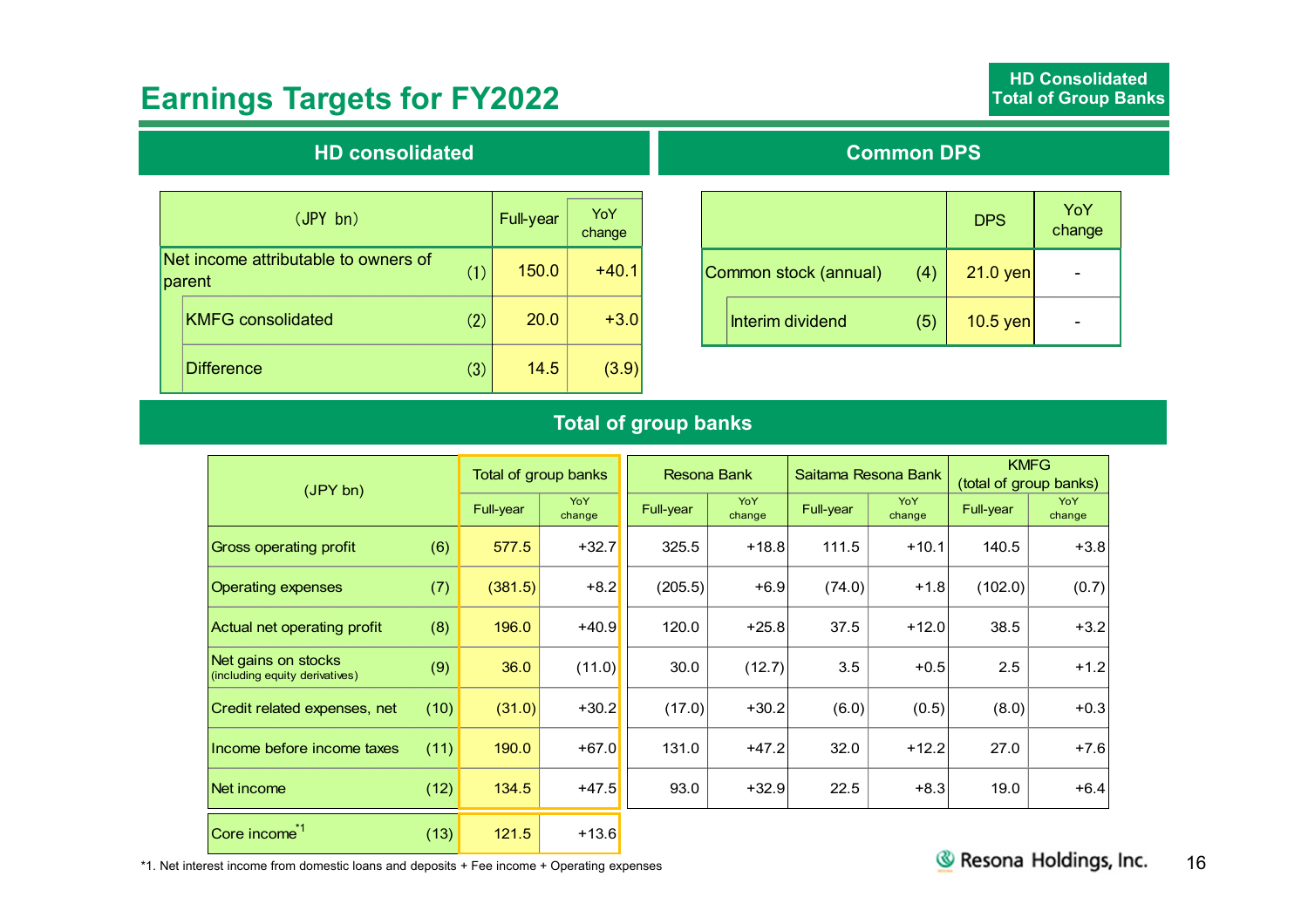### **(Reference) Gap Analysis : FY2022 Target vs FY2021 Results**

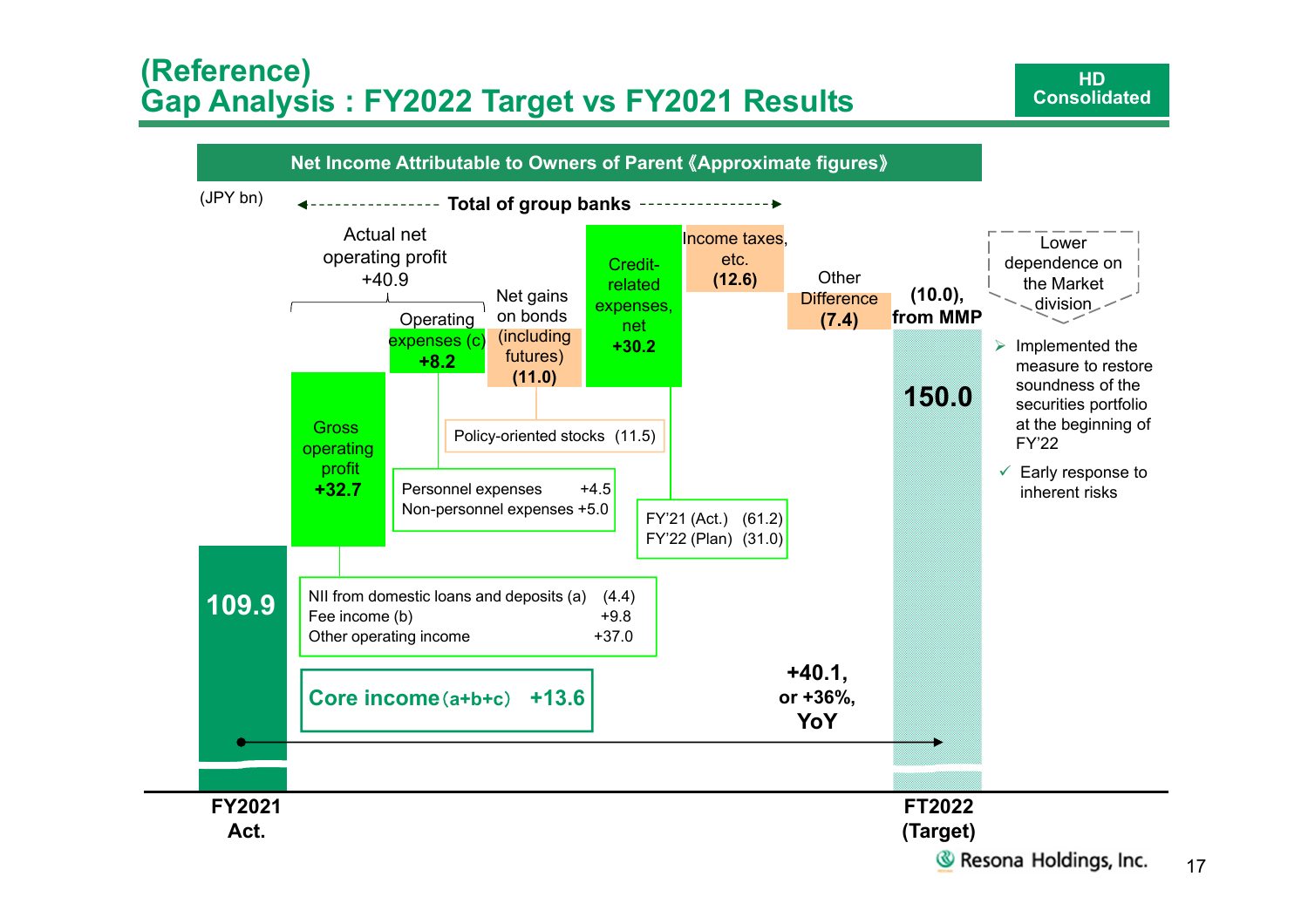### **(Reference) Outline of Financial Results of Each Segment**

|                                     |                                   | FY2021                        | YoY<br>Change |         |         |
|-------------------------------------|-----------------------------------|-------------------------------|---------------|---------|---------|
| <b>Customer</b><br><b>Divisions</b> |                                   | <b>Gross operating profit</b> | (1)           | 462.6   | $+20.7$ |
|                                     |                                   | <b>Operating expense</b>      | (2)           | (304.1) | (4.5)   |
|                                     |                                   | Actual net operating profit   | (3)           | 158.5   | $+16.1$ |
|                                     | <b>Personal</b><br><b>Banking</b> | Gross operating profit        | (4)           | 179.6   | (2.4)   |
|                                     |                                   | Operating expense             | (5)           | (154.6) | (0.9)   |
|                                     |                                   | Actual net operating profit   | (6)           | 25.0    | (3.4)   |
|                                     | Corporate<br><b>Banking</b>       | Gross operating profit        | (7)           | 282.9   | $+23.1$ |
|                                     |                                   | Operating expense             | (8)           | (149.5) | (3.6)   |
|                                     |                                   | Actual net operating profit   | (9)           | 133.5   | $+19.5$ |
| <b>Markets and</b><br><b>Other</b>  |                                   | Gross operating profit        | (10)          | (6.3)   | (65.3)  |
|                                     |                                   | Operating expense             | (11)          | (7.0)   | (0.5)   |
|                                     |                                   | Actual net operating profit   | (12)          | (12.9)  | (65.9)  |
| <b>KMFG</b>                         |                                   | Gross operating profit        | (13)          | 146.6   | $+3.6$  |
|                                     |                                   | Operating expense             | (14)          | (105.1) | $+4.3$  |
|                                     |                                   | Actual net operating profit   | (15)          | 41.5    | $+8.0$  |
| Total                               |                                   | Gross operating profit        | (16)          | 602.9   | (40.9)  |
|                                     |                                   | Operating expense             | (17)          | (416.3) | (0.8)   |
|                                     |                                   | Actual net operating profit   | (18)          | 187.1   | (41.7)  |



**Definition of management accounting** 

1. "Customer Divisions" and "Markets and Other" segment refer to the HD Consolidated subsidiaries, except KMFG consolidated subsidiaries.

2. Gross operating profit of "Markets" segment includes a part of net gains/losses on stocks. "Other" segment refers to the divisions in charge of management and business administration.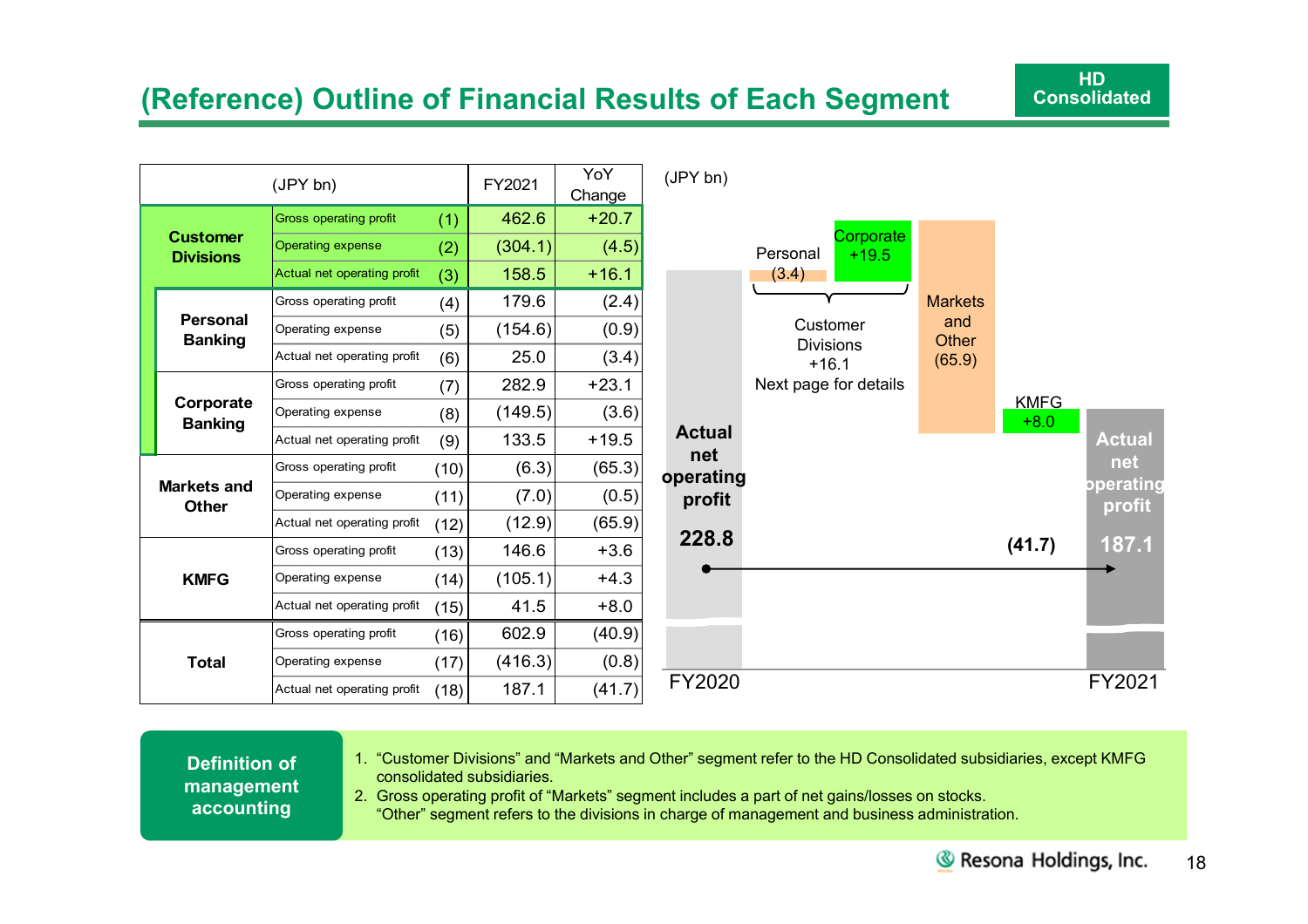### **(Reference) Outline of Financial Results of Customer Divisions**

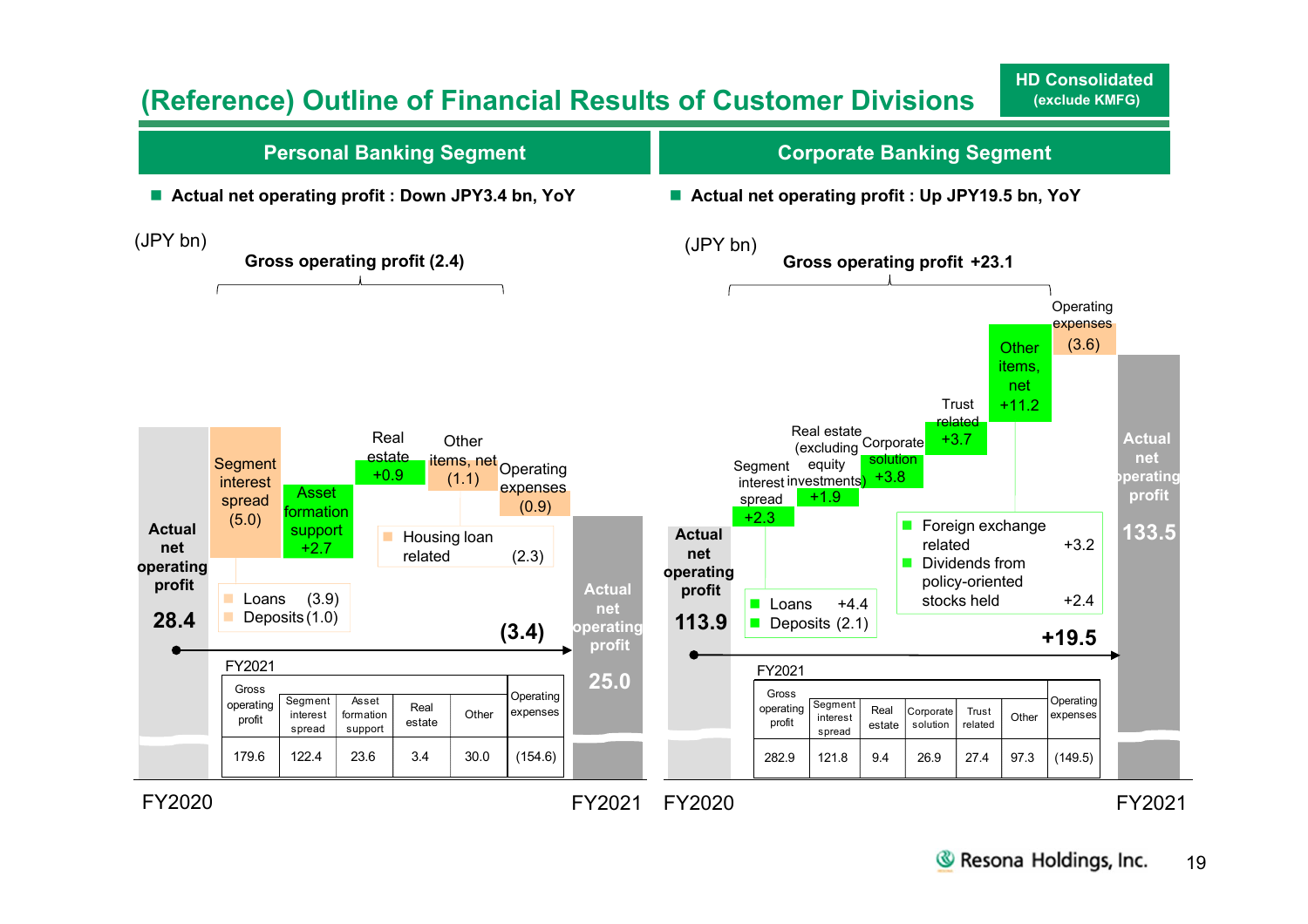### **(Reference) Investment in Human Resources Capable of Supporting Sustainable Growth**

**Developing a personnel system designed to empower diverse human resources to achieve success**

- 2008 : Incorporated the concept of **equal pay for equal work**, taking a pioneering approach to empower diverse individuals to achieve success
- 2019 : Instituted a post-retirement **reemployment system in every job category for those aged 70 or younger**
- 2021 : Introduced a new personnel system
	- ⇒ **Began to offer an option of delayed retirement** (up to age 65) , **Multi-path personnel system** (19 distinct job categories)

**Accelerating companywide human resource development efforts**

- Upon the introduction of the new personnel system, the pace of efforts to develop human resources sped up further in line **with the shared slogan "people grow at Resona."**
- Developing a structure to provide comprehensive career development assistance to every employee in their pursuit of **personal career goals**

| Want to learn about available career options |                                            |                   | Want to seek consultation on my career |                    |                                      | Want to realize my career goals            |                               |                   |
|----------------------------------------------|--------------------------------------------|-------------------|----------------------------------------|--------------------|--------------------------------------|--------------------------------------------|-------------------------------|-------------------|
| Career<br>Guidebook                          | Videos showcasing<br>possible career paths | Career<br>College | Support extended<br>by business unit   | Career<br>advisors | Training sessions,<br>seminars, etc. | Assistance for self-<br>motivated learning | Training systems<br>by course | Trainee<br>system |
|                                              | $\mathbb{Z}^1$                             | ) U O             | managers                               |                    |                                      |                                            | NE                            | 闺                 |

#### **Results of training and education programs**

- **In FY2021, training programs for leadership and career development were prioritized and enhanced**
- Strove to help employees gain specialist skills by developing an environment supportive of individual learning while **offering hybrid training programs (a combination of face-to-face and online sessions)**

|  |                           | *Sum of HD, RB and SR                                                                | FY2020                                                        |                                       | FY2021                                                        |                                       |  |
|--|---------------------------|--------------------------------------------------------------------------------------|---------------------------------------------------------------|---------------------------------------|---------------------------------------------------------------|---------------------------------------|--|
|  | <b>Item</b>               | <b>Example of subjects</b>                                                           | Cumulative number of<br>individuals who completed<br>programs | Overall hours of<br>training provided | Cumulative number of<br>individuals who completed<br>programs | Overall hours of<br>training provided |  |
|  | Overall                   | All training sessions except for in-house<br>e-learning programs                     | 15.405                                                        | 157 thousand hours                    | 22.353                                                        | 208 thousand hours                    |  |
|  | Leadership<br>development | Training for individuals newly appointed as<br>departmental or branch managers, etc. | 2.492                                                         | 25 thousand hours                     | 2.856                                                         | 27 thousand hours                     |  |
|  | Career<br>development     | Career design seminars, etc.                                                         | .626                                                          | 9 thousand hours                      | 2.929                                                         | 20 thousand hours                     |  |
|  | Specialist skills         | Extending credit, handling of financial instruments,<br>etc.                         | 9.744                                                         | 110 thousand hours                    | 14.847<br>$-$                                                 | 151 thousand hours<br><del></del>     |  |